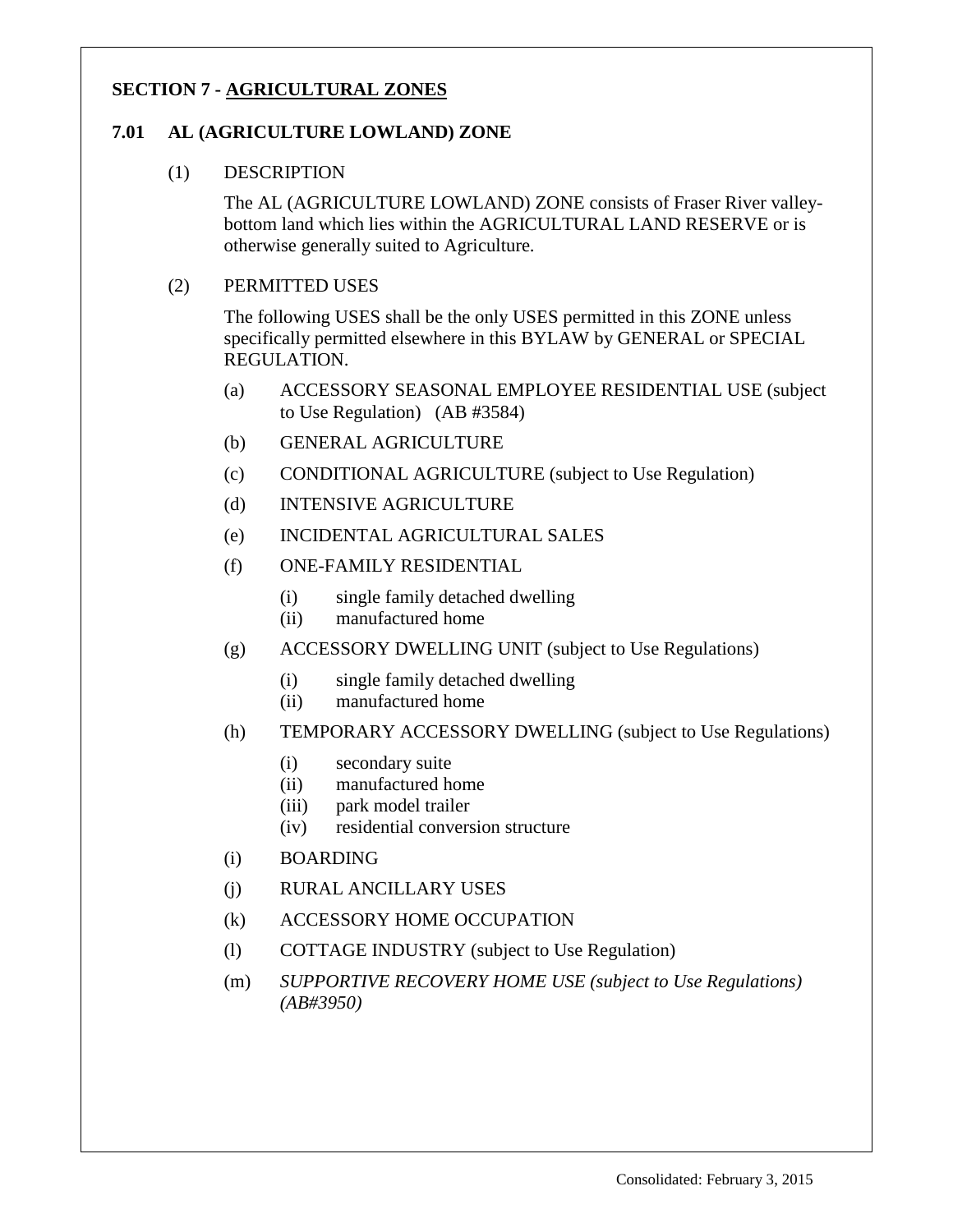# **7.01 AL (AGRICULTURE LOWLAND) ZONE** (continued)

(3) LOT SIZE (minimum)

|     | (a) | 7.5 <sub>ha</sub>                                                                                                                                                                                                        | when land is excluded from the ALR; approved for<br>subdivision within the ALR or exempted from the<br>Agricultural Land Commission Act.                                               |                                                                                                                                                    |            |             |             |  |  |  |  |
|-----|-----|--------------------------------------------------------------------------------------------------------------------------------------------------------------------------------------------------------------------------|----------------------------------------------------------------------------------------------------------------------------------------------------------------------------------------|----------------------------------------------------------------------------------------------------------------------------------------------------|------------|-------------|-------------|--|--|--|--|
|     | (b) | $0.809$ ha                                                                                                                                                                                                               | where created by a "boundary adjustment" between 2 or<br>more adjacent parcels to allow for the more efficient use of<br>agricultural land or the better utilization of farm buildings |                                                                                                                                                    |            |             |             |  |  |  |  |
|     | (c) | $2000m^2$                                                                                                                                                                                                                |                                                                                                                                                                                        | Notwithstanding (a) or (b) above, where created by<br>"boundary adjustment" or "homesite severance" if<br>approved by the Land Reserve Commission. |            |             |             |  |  |  |  |
| (4) |     | LOT DIMENSIONS (minimum)                                                                                                                                                                                                 |                                                                                                                                                                                        |                                                                                                                                                    |            |             |             |  |  |  |  |
|     | (a) | Where a parcel being created by subdivision fronts on a road or highway,<br>the minimum frontage on the road or highway shall be 10% of the<br>perimeter of the lot or greater unless exempted by the Approving Officer. |                                                                                                                                                                                        |                                                                                                                                                    |            |             |             |  |  |  |  |
| (5) |     | DENSITY (maximum)                                                                                                                                                                                                        |                                                                                                                                                                                        | N/A                                                                                                                                                |            |             |             |  |  |  |  |
|     | (a) | Shall not exceed one structure for ONE FAMILY RESIDENTIAL USE<br><i>per lot (AB#3897)</i>                                                                                                                                |                                                                                                                                                                                        |                                                                                                                                                    |            |             |             |  |  |  |  |
| (6) |     | LOT COVERAGE (maximum)                                                                                                                                                                                                   |                                                                                                                                                                                        | N/A                                                                                                                                                |            |             |             |  |  |  |  |
|     | (a) | <b>Rural Ancillary Use</b>                                                                                                                                                                                               |                                                                                                                                                                                        | 100m <sup>2</sup>                                                                                                                                  |            |             |             |  |  |  |  |
| (7) |     |                                                                                                                                                                                                                          | FLOOR AREA RATIO (maximum)                                                                                                                                                             | N/A                                                                                                                                                |            |             |             |  |  |  |  |
| (8) |     | SETBACKS (minimum distance to)                                                                                                                                                                                           |                                                                                                                                                                                        | <b>FLL</b>                                                                                                                                         | <b>RLL</b> | <b>ISLL</b> | <b>ESLL</b> |  |  |  |  |
|     | (a) | <b>RESIDENTIAL</b>                                                                                                                                                                                                       |                                                                                                                                                                                        | 7.5                                                                                                                                                | 7.5        | 3.0         | 7.5         |  |  |  |  |
|     | (b) | <b>RURAL ANCILLARY</b>                                                                                                                                                                                                   |                                                                                                                                                                                        | 7.5                                                                                                                                                | 3.0        | 3.0         | 7.5         |  |  |  |  |
|     | (c) | animal enclosures                                                                                                                                                                                                        | (not exceeding $10m^2$ in area)                                                                                                                                                        | 7.5                                                                                                                                                | 3.0        | 3.0         | 7.5         |  |  |  |  |
|     | (d) | animal enclosures<br>(exceeding $10m^2$ in area)                                                                                                                                                                         |                                                                                                                                                                                        | 15.0 15.0                                                                                                                                          |            | 15.0        | 15.0        |  |  |  |  |
|     | (e) | manure storage facility;                                                                                                                                                                                                 |                                                                                                                                                                                        | 30.0                                                                                                                                               | 30.0       | 30.0        | 30.0        |  |  |  |  |
|     | (f) |                                                                                                                                                                                                                          | other agricultural buildings;                                                                                                                                                          | 7.5                                                                                                                                                | 7.5        | 3.0         | 7.5         |  |  |  |  |
|     | (g) | roadside stands                                                                                                                                                                                                          |                                                                                                                                                                                        | 3.0                                                                                                                                                | 7.5        | 3.0         | 3.0         |  |  |  |  |
|     |     |                                                                                                                                                                                                                          |                                                                                                                                                                                        |                                                                                                                                                    |            |             |             |  |  |  |  |

- (9) SITING
	- (a) Buildings and Structures for INTENSIVE SWINE PRODUCTION shall be sited and constructed in accordance with the Intensive Swine Operation Bylaw, in force from time to time.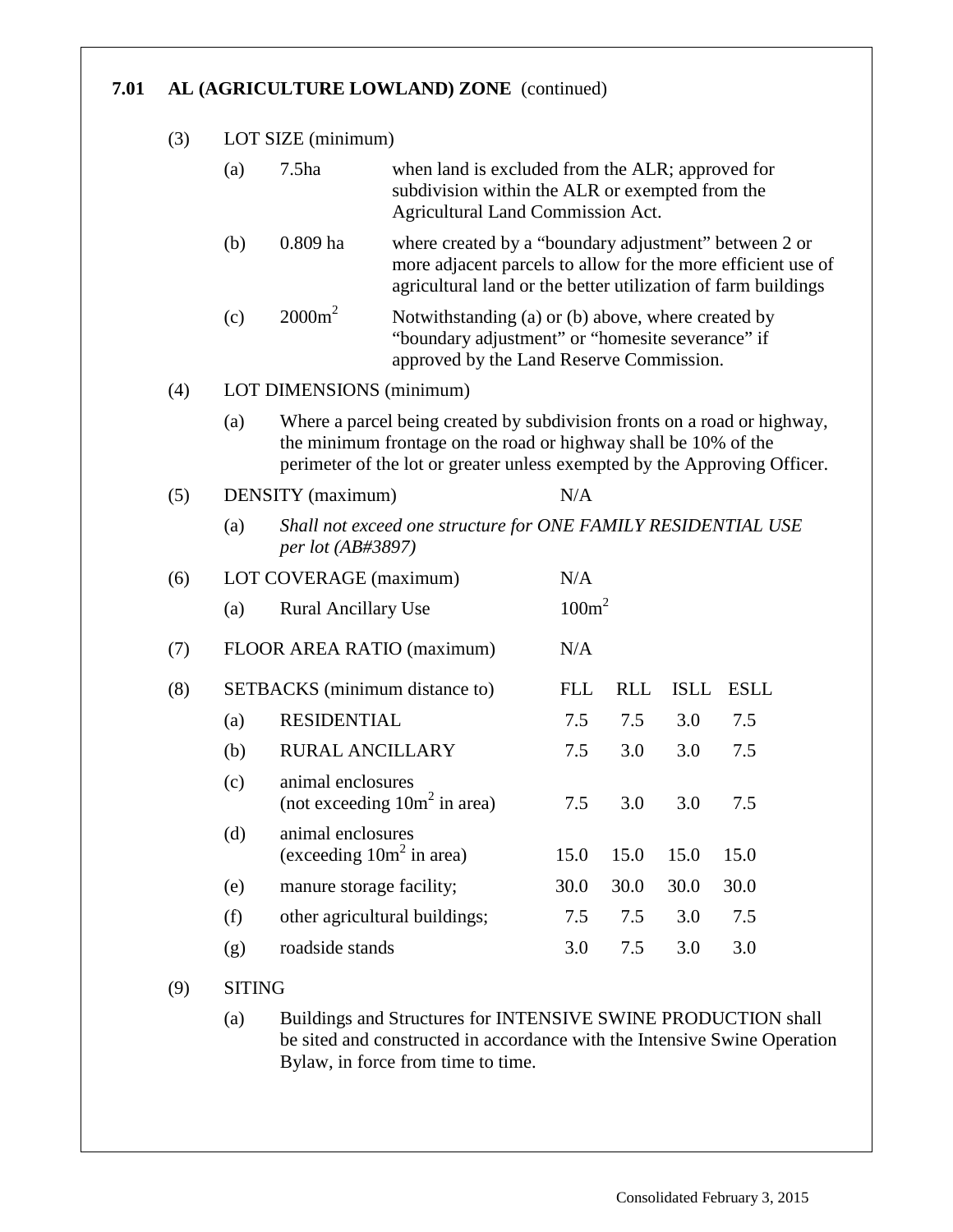# **7.01 AL (AGRICULTURE LOWLAND) ZONE** (continued)

- (b) The siting of "roadside stands" shall be subject to approval by the City Engineering Department.
- (c) Dwelling Units and Animal Enclosures shall be separated by a minimum distance of 15.0m.
- (d) Animal enclosures with exhaust fans shall be sited so as to direct fans away from adjacent residences.

#### (10) BUILDING HEIGHT (maximum)

|      | (a)                | <b>RESIDENTIAL</b>            | 10.0m            |
|------|--------------------|-------------------------------|------------------|
|      | (b)                | <b>RURAL ANCILLARY</b>        | 6.0 <sub>m</sub> |
|      | (c)                | agricultural buildings        | N/A              |
|      | (d)                | roadside stand                | 3.0 <sub>m</sub> |
| (11) |                    | OFF-STREET PARKING            | N/A              |
| (12) | OFF-STREET LOADING | N/A                           |                  |
| (13) |                    | <b>AMENITY AREA</b> (minimum) | N/A              |
|      |                    |                               |                  |

#### (14) FENCING, SCREENING & LANDSCAPING

(a) Fencing, screening and landscaping shall be provided in accordance with the requirements of Section 5.05 of this BYLAW.

#### (15) SIGNS

- (a) shall be located and constructed in accordance with the City Sign Bylaw, in force from time to time.
- (16) SPECIAL REGULATIONS N/A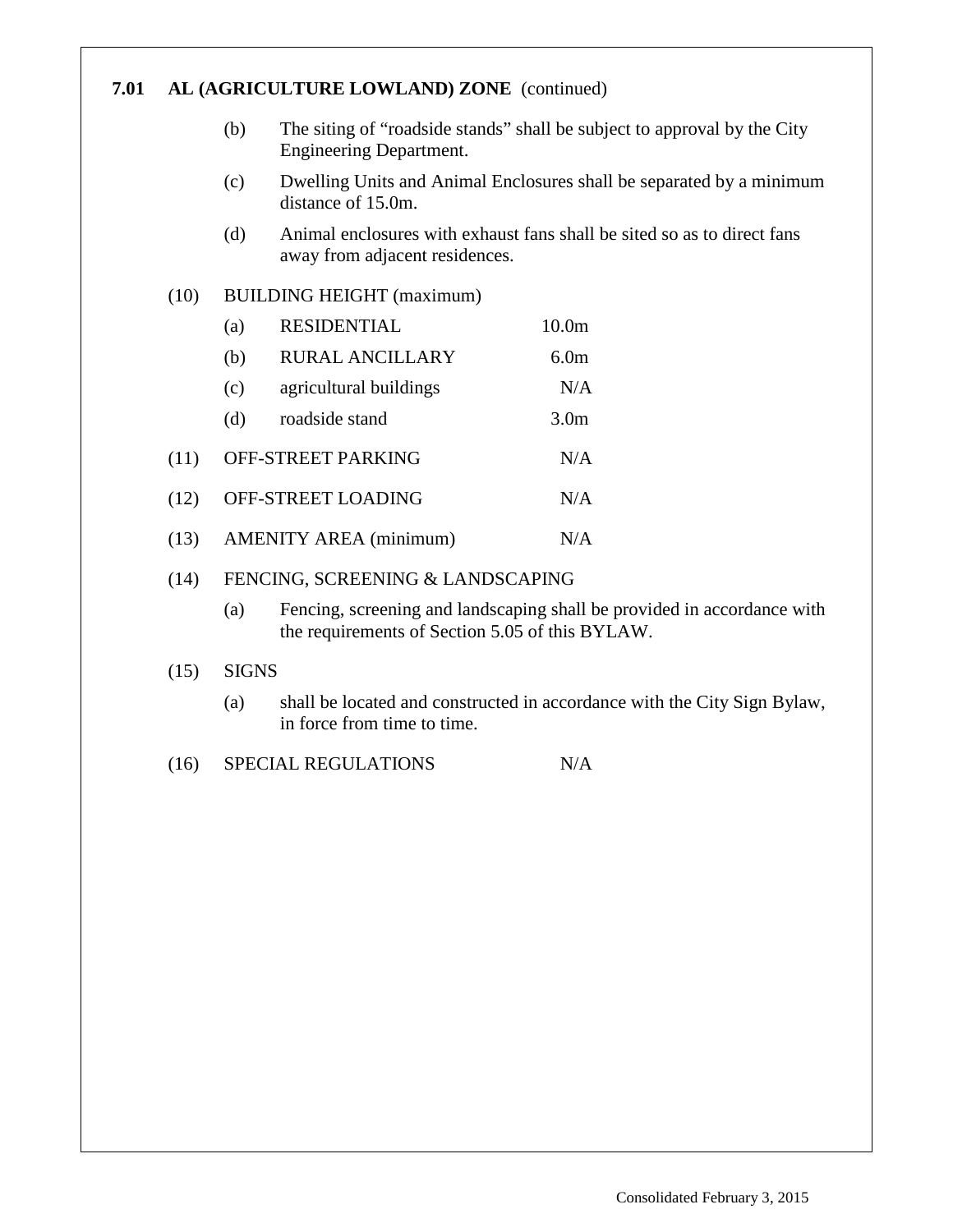# **7.02 AU (AGRICULTURE UPLAND) ZONE**

## (1) DESCRIPTION

The AU (AGRICULTURE UPLAND) ZONE consists of upland areas which lie within the AGRICULTURAL LAND RESERVE.

## (2) PERMITTED USES

The following USES shall be the only USES permitted in this ZONE unless specifically permitted elsewhere in this BYLAW by GENERAL or SPECIAL REGULATIONS.

- (a) GENERAL AGRICULTURE
- (b) CONDITIONAL AGRICULTURE (Subject to Use Regulation)
- (c) INCIDENTAL AGRICULTURAL SALES
- (d) ONE-FAMILY RESIDENTIAL
	- (i) single family detached dwelling
	- (ii) manufactured home
- (e) ACCESSORY DWELLING UNIT (subject to Use Regulations)
	- (i) single family detached dwelling
	- (ii) manufactured home
- (f) TEMPORARY ACCESSORY DWELLING (subject to Use Regulations)
	- (i) secondary suite
	- (ii) manufactured home
	- (iii) park model trailer
	- (iv) residential conversion structure
- (g) BOARDING
- (h) RURAL ANCILLARY USES
- (i) ACCESSORY HOME OCCUPATION
- (j) COTTAGE INDUSTRY (subject to Use Regulation)
- (k) *SUPPORTIVE RECOVERY HOME USE (subject to Use Regulations) (AB#3950)*
- (3) LOT SIZE
	- (a) 7.5ha when land is excluded from the ALR; approved for subdivision within the ALR or exempted from the Land Reserve Commission Act.
	- (b) 0.809 ha where created by a "boundary adjustment" between 2 or more adjacent parcels to allow for the more efficient use of agricultural land or the better utilization of farm buildings.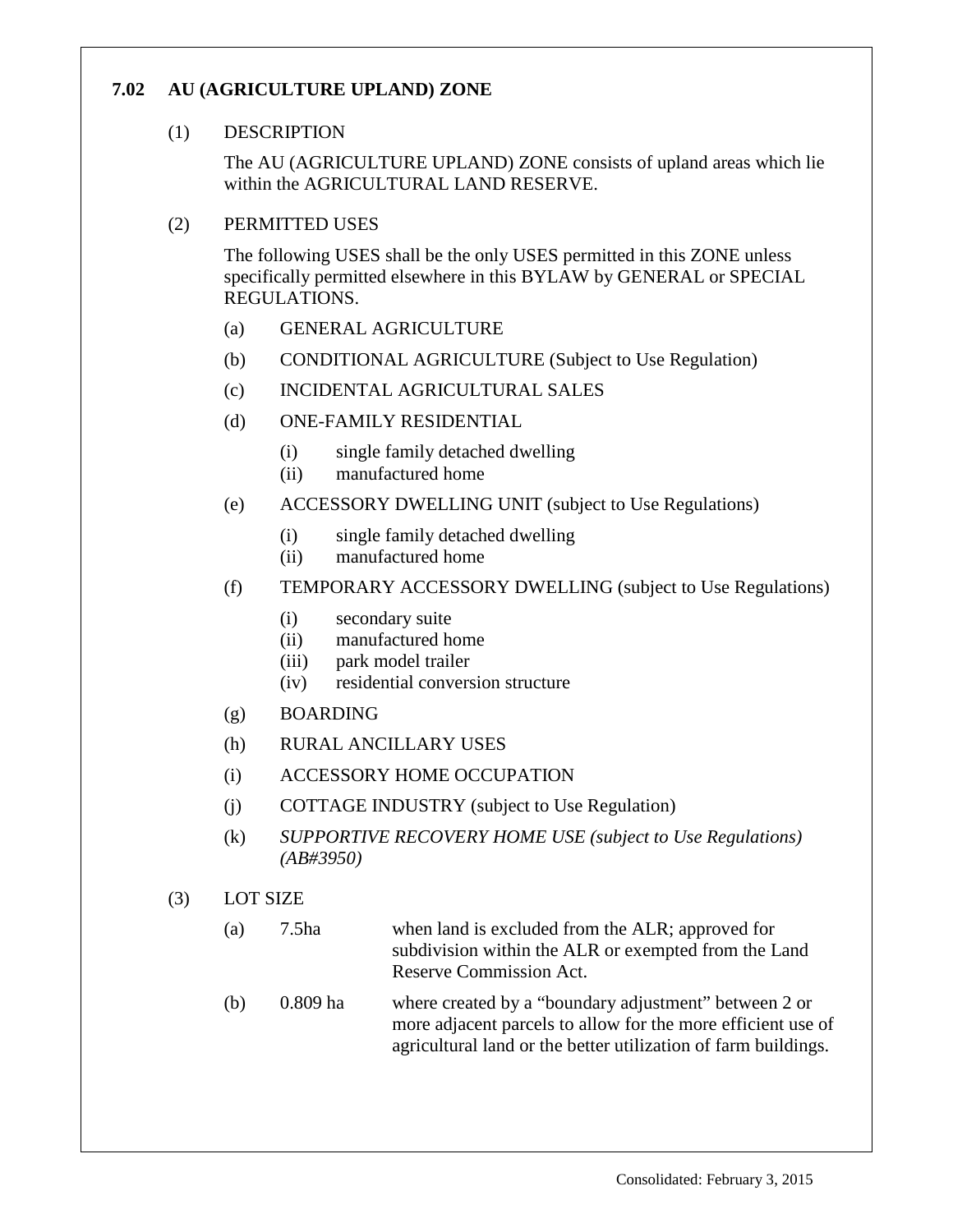## **7.02 AU (AGRICULTURE UPLAND) ZONE** (continued)

| (c) | $2000m^2$ | Notwithstanding (a) or (b) above, where created by |
|-----|-----------|----------------------------------------------------|
|     |           | "boundary adjustment" or "homesite severance" if   |
|     |           | approved by the Land Reserve Commission.           |

#### (4) LOT DIMENSIONS (minimum)

(a) Where a parcel being created by subdivision fronts on a road or highway, the minimum frontage on the road or highway shall be 10% of the perimeter of the lot or greater unless exempted by the Approving Officer.

# (5) DENSITY (maximum) N/A

(a) *Shall not exceed one structure for ONE FAMILY RESIDENTIAL USE per lot (AB#3897)*

| (6) |     | LOT COVERAGE (maximum)                                            | N/A               |      |      |             |  |  |
|-----|-----|-------------------------------------------------------------------|-------------------|------|------|-------------|--|--|
|     | (b) | <b>Rural Ancillary Use</b>                                        | 100m <sup>2</sup> |      |      |             |  |  |
| (7) |     | FLOOR AREA RATIO (maximum)                                        | N/A               |      |      |             |  |  |
| (8) |     | SETBACKS (minimum distance to)                                    | <b>FLL</b>        | RLL  | ISLL | <b>ESLL</b> |  |  |
|     | (a) | <b>RESIDENTIAL</b>                                                | 7.5               | 7.5  | 3.0  | 7.5         |  |  |
|     | (b) | <b>RURAL ANCILLARY</b>                                            | 7.5               | 3.0  | 3.0  | 7.5         |  |  |
|     | (c) | animal enclosures                                                 |                   |      |      |             |  |  |
|     |     | not exceeding 10m <sup>-</sup> in area<br>(i)                     | 7.5               | 3.0  | 3.0  | 7.5         |  |  |
|     |     | not exceeding 100m in area<br>(ii)                                | 7.5               | 7.5  | 7.5  | 7.5         |  |  |
|     |     | exceeding 100m <sup><math>\tilde{ }</math></sup> in area<br>(iii) | 15.0              | 15.0 | 15.0 | 15.0        |  |  |
|     | (d) | manure storage facility                                           | 30.0              | 30.0 | 30.0 | 30.0        |  |  |
|     | (e) | other agricultural bldgs                                          | 7.5               | 7.5  | 3.0  | 7.5         |  |  |
|     | (f) | roadside stand                                                    | 3.0               | 7.5  | 3.0  | 3.0         |  |  |

#### (9) SITING

- (a) The siting of "roadside stands" shall be subject to approval by the City Engineering Department.
- (b) Dwelling units and animal enclosures shall be separated by a minimum distance of 15m.
- (c) Animal enclosures with exhaust fans shall be sited so as to direct fans away from adjacent residences.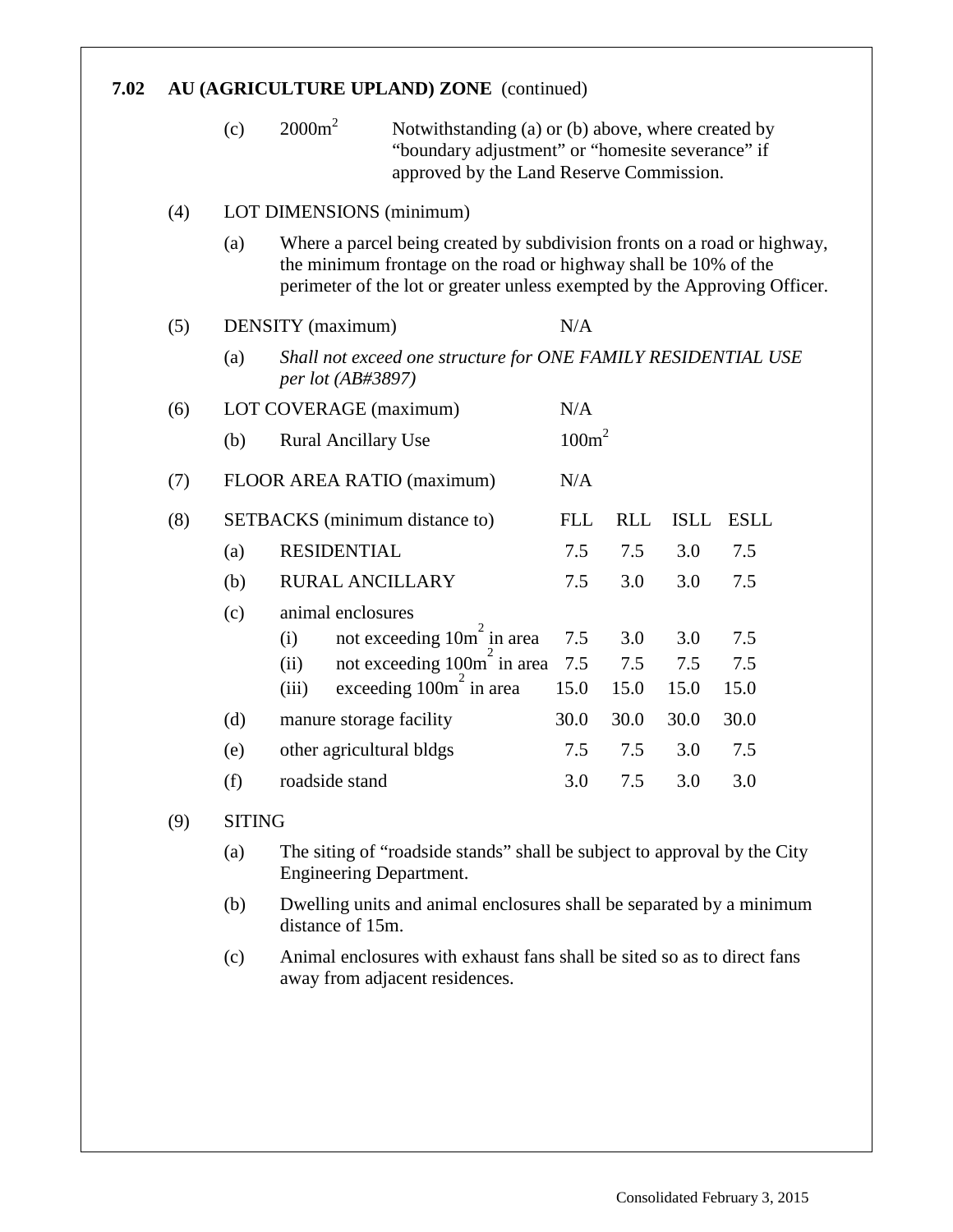# **7.02 AU (AGRICULTURE UPLAND) ZONE** (continued)

#### (10) BUILDING HEIGHT (maximum)

|      | (a) | <b>RESIDENTIAL</b>     | 10.0m            |
|------|-----|------------------------|------------------|
|      | (b) | <b>RURAL ANCILLARY</b> | 6.0 <sub>m</sub> |
|      | (c) | <b>AGRICULTURAL</b>    | N/A              |
|      | (d) | roadside stands        | 3.0 <sub>m</sub> |
| (11) |     | OFF-STREET PARKING     | N/A              |
| (12) |     | OFF-STREET LOADING     | N/A              |
|      |     |                        |                  |

(13) AMENITY AREA (minimum) N/A

#### (14) FENCING, SCREENING & LANDSCAPING

(a) Fencing, screening and landscaping shall be provided in accordance with the requirements of Section 5.05 of this BYLAW.

#### (15) SIGNS

(a) Shall be located and constructed in accordance with the City Sign Bylaw, in force from time to time.

#### (16) SPECIAL REGULATIONS

*(a) An Anaerobic Digester shall be permitted only within the property identified as PID: 018-834-043, Lot 2 District Lots 83 and 263 Group 2 New Westminster District Plan LMP17679 as per ALC Resolution #162/2014 dated March 27, 2014 unless otherwise approved by the Agricultural Land Commission.*

(AB#4076)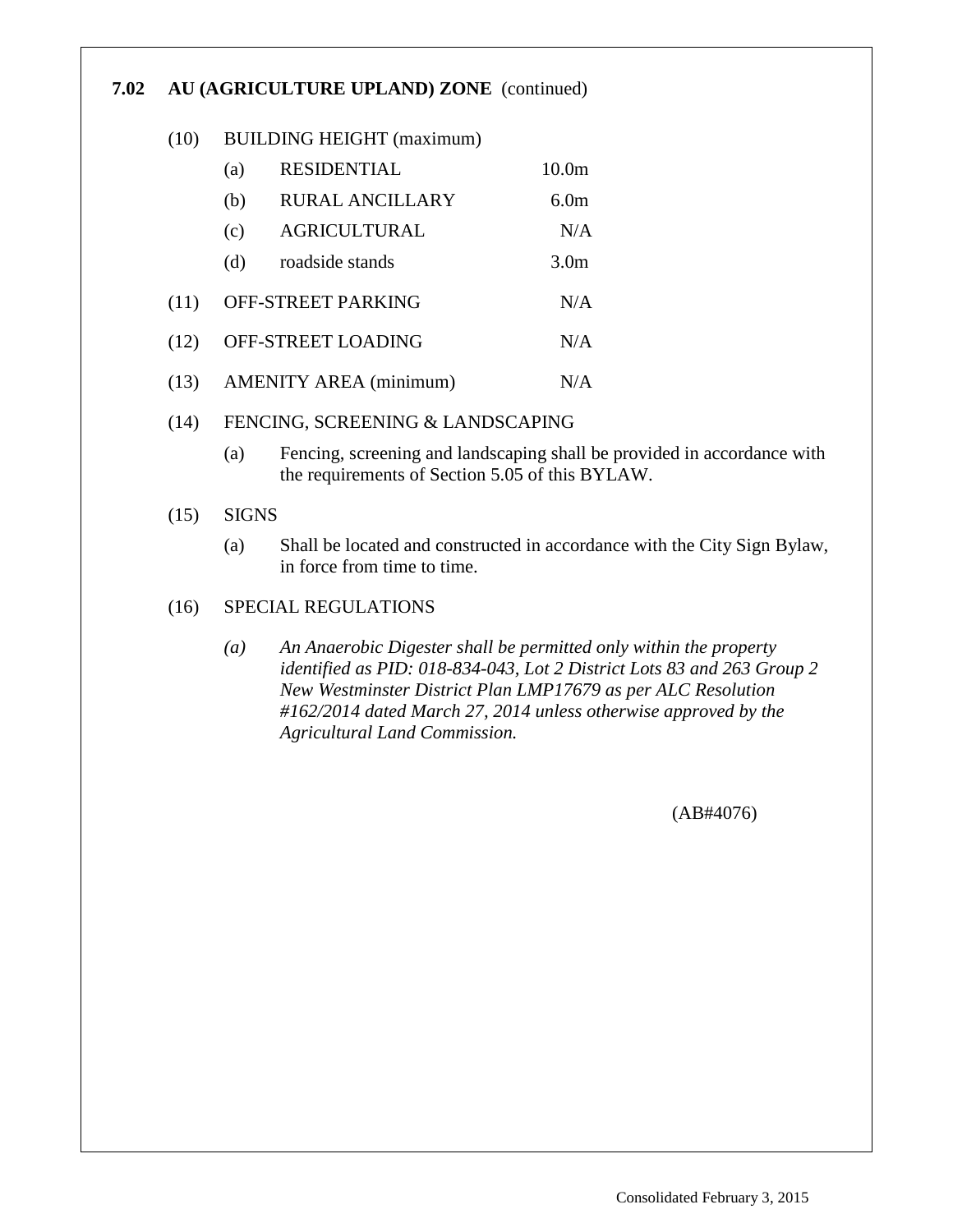# **7.03 AS (AGRICULTURE SMALL LOT) ZONE**

### (1) DESCRIPTION

The AS (AGRICULTURE SMALL LOT) ZONE consists of land within the AGRICULTURAL LAND RESERVE which is either not situated in the Floodplain and has received prior approval for subdivision by the LRC consistent with the lot size requirements of the ZONE, or can be created by boundary adjustment to allow for the more efficient use of agricultural land or the better utilization of farm buildings for farm purposes.

# (2) PERMITTED USES

The following USES shall be the only USES permitted in this ZONE unless specifically permitted elsewhere in this BYLAW by GENERAL or SPECIAL REGULATIONS.

- (a) GENERAL AGRICULTURE
- (b) CONDITIONAL AGRICULTURE (subject to Use Regulation)
- (c) INCIDENTAL AGRICULTURAL SALES
- (d) ONE-FAMILY RESIDENTIAL
	- (i) single family detached dwelling
	- (ii) manufactured home
- (e) ACCESSORY DWELLING UNIT (subject to Use Regulations)
	- (i) single family detached dwelling
	- (ii) manufactured home
- (f) TEMPORARY ACCESSORY DWELLING (subject to Use Regulations)
	- (i) secondary suite
	- (ii) manufactured home
	- (iii) park model trailer
	- (iv) residential conversion structure
- (g) BOARDING
- (h) RURAL ANCILLARY USES
- (i) ACCESSORY HOME OCCUPATION
- (j) COTTAGE INDUSTRY (subject to Use Regulation)
- (k) *SUPPORTIVE RECOVERY HOME USE (subject to Use Regulations) (AB#3950)*
- (3) LOT SIZE (minimum)
	- (a) 2ha when land is excluded from the ALR; approved for subdivision within the ALR; or exempted from the Land Reserve Commission Act.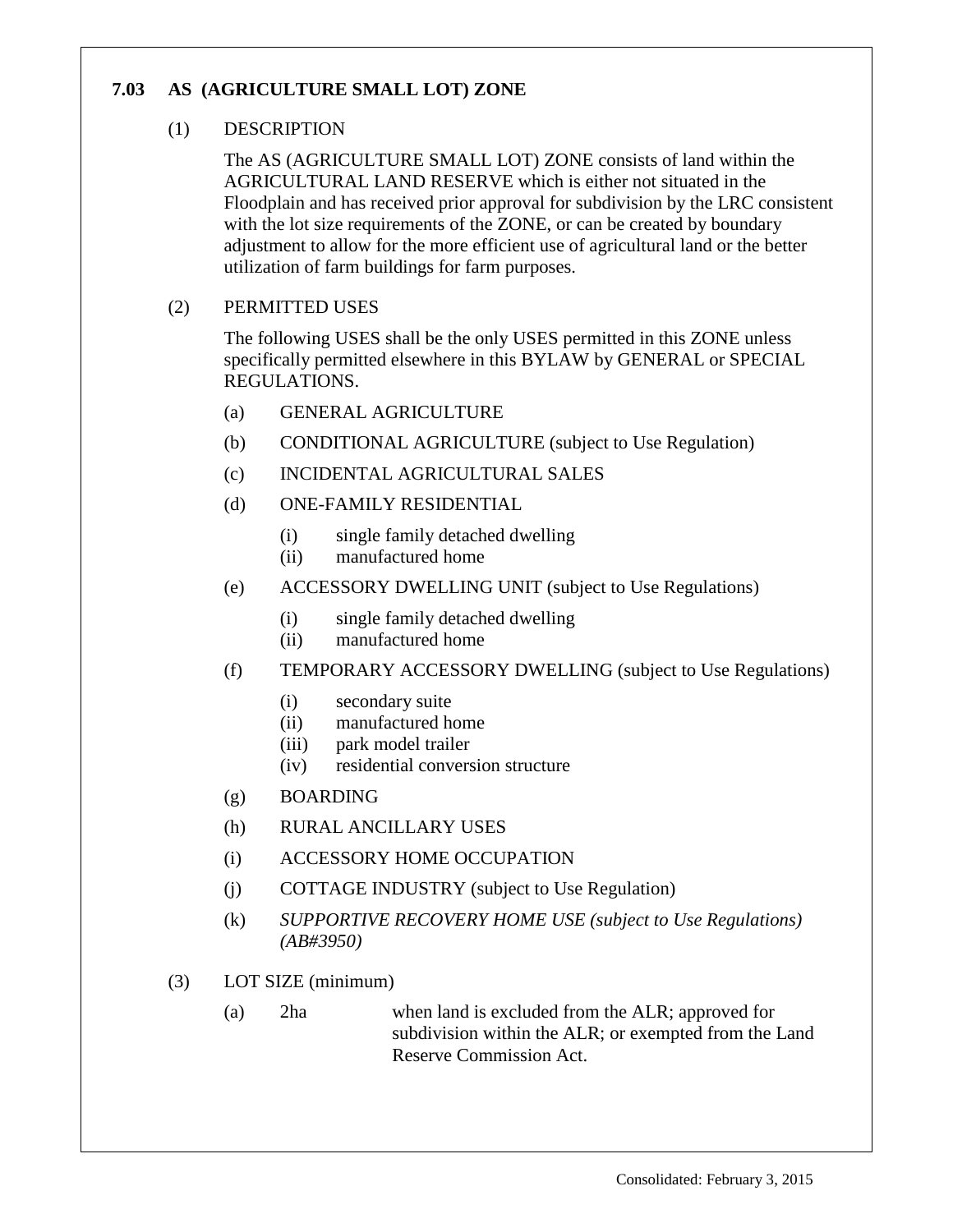# **7.03 AS (AGRICULTURE SMALL LOT) ZONE** (continued)

|     | (b) | $0.809$ ha                                | where created by "boundary adjustment" between 2 or<br>more adjacent parcels to allow for the more efficient use of<br>agricultural land or better utilization of farm buildings.                                        |                    |                    |                    |                    |  |  |  |
|-----|-----|-------------------------------------------|--------------------------------------------------------------------------------------------------------------------------------------------------------------------------------------------------------------------------|--------------------|--------------------|--------------------|--------------------|--|--|--|
|     | (c) | $2000m^2$                                 | Notwithstanding (a) or (b) above, where created by<br>"boundary adjustment" or "homesite severance" if<br>approved by the Land Reserve Commission.                                                                       |                    |                    |                    |                    |  |  |  |
| (4) |     | <b>LOT DIMENSIONS</b>                     |                                                                                                                                                                                                                          |                    |                    |                    |                    |  |  |  |
|     | (a) |                                           | Where a parcel being created by subdivision fronts on a road or highway,<br>the minimum frontage on the road or highway shall be 10% of the<br>perimeter of the lot or greater unless exempted by the Approving Officer. |                    |                    |                    |                    |  |  |  |
| (5) |     | DENSITY (maximum)                         |                                                                                                                                                                                                                          | N/A                |                    |                    |                    |  |  |  |
|     | (a) | per lot (AB#3897)                         | Shall not exceed one structure for ONE FAMILY RESIDENTIAL USE                                                                                                                                                            |                    |                    |                    |                    |  |  |  |
| (6) |     | LOT COVERAGE (maximum)                    |                                                                                                                                                                                                                          | N/A                |                    |                    |                    |  |  |  |
|     | (a) | <b>Rural Ancillary Use</b>                |                                                                                                                                                                                                                          | 100m <sup>2</sup>  |                    |                    |                    |  |  |  |
| (7) |     | FLOOR AREA RATIO (maximum)                |                                                                                                                                                                                                                          | N/A                |                    |                    |                    |  |  |  |
| (8) |     | SETBACKS (minimum distance to)            |                                                                                                                                                                                                                          | <b>FLL</b>         | <b>RLL</b>         | <b>ISLL</b>        | <b>ESLL</b>        |  |  |  |
|     | (a) | <b>RESIDENTIAL</b>                        |                                                                                                                                                                                                                          | 7.5                | 7.5                | 3.0                | 7.5                |  |  |  |
|     | (b) | <b>RURAL ANCILLARY</b>                    |                                                                                                                                                                                                                          | 7.5                | 3.0                | 3.0                | 7.5                |  |  |  |
|     | (c) | animal enclosures<br>(i)<br>(ii)<br>(iii) | not exceeding 10m in area<br>not exceeding 100m <sup>2</sup> in area<br>exceeding $100m2$ in area                                                                                                                        | 7.5<br>7.5<br>15.0 | 3.0<br>7.5<br>15.0 | 3.0<br>7.5<br>15.0 | 7.5<br>7.5<br>15.0 |  |  |  |
|     | (d) | manure storage facility                   |                                                                                                                                                                                                                          | 30.0               | 30.0               | 30.0               | 30.0               |  |  |  |
|     | (e) | other AGRICULTURAL                        |                                                                                                                                                                                                                          | 7.5                | 7.5                | 3.0                | 7.5                |  |  |  |
|     | (f) | roadside stands                           |                                                                                                                                                                                                                          | 3.0                | 7.5                | 3.0                | 3.0                |  |  |  |
|     |     |                                           |                                                                                                                                                                                                                          |                    |                    |                    |                    |  |  |  |

# (9) SITING

- (a) The siting of "roadside stands" shall be subject to approval by the City Engineering Department.
- (b) Dwelling Units and Animal Enclosures shall be separated by a minimum distance of 15m.
- (c) Animal enclosures with exhaust fans shall be sited so as to direct fans away from adjacent residences.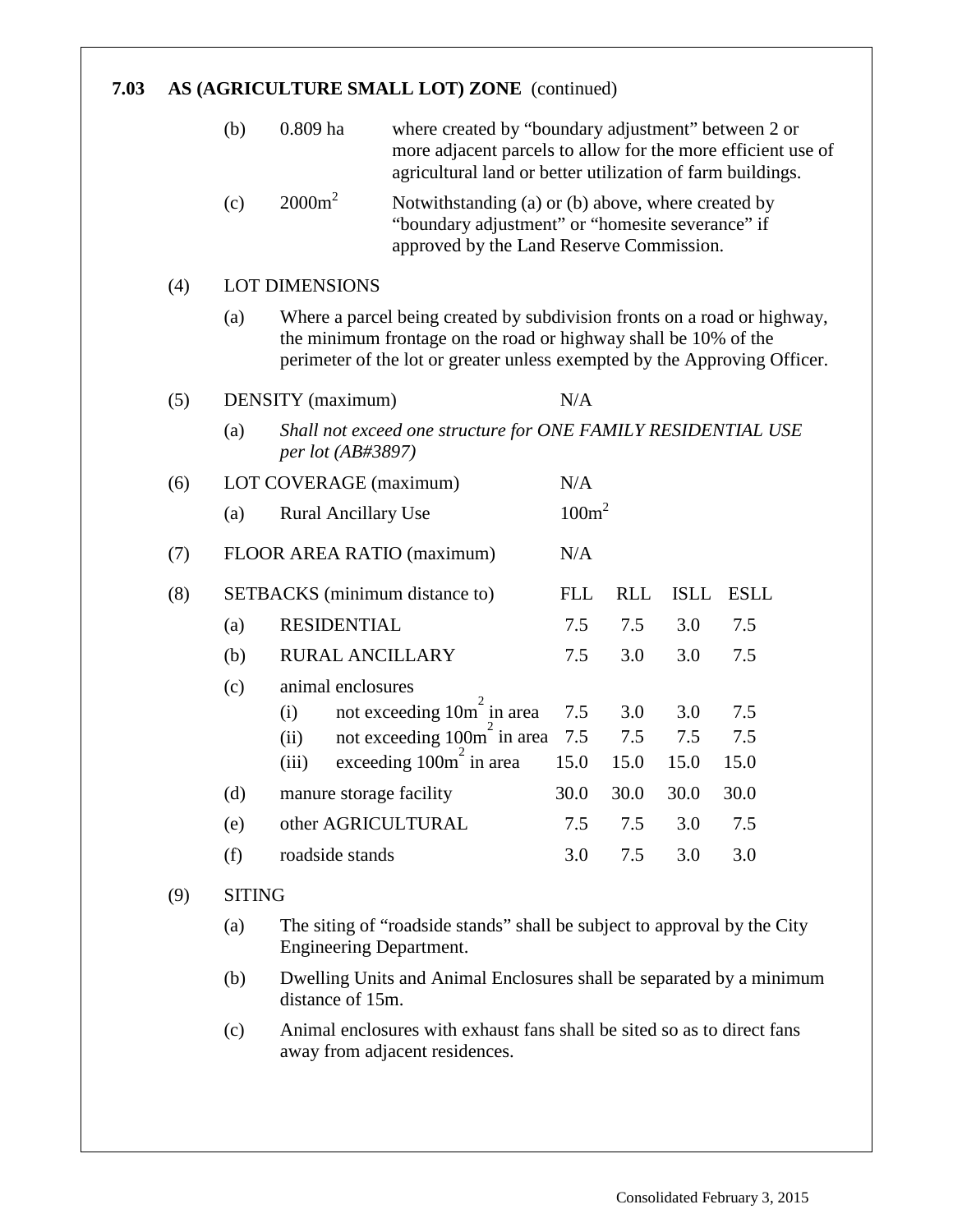# **7.03 AS (AGRICULTURE SMALL LOT) ZONE** (continued)

# (10) BUILDING HEIGHT (maximum)

|      | <b>RESIDENTIAL</b><br>(a)     | 10.0 <sub>m</sub> |
|------|-------------------------------|-------------------|
|      | <b>RURAL ANCILLARY</b><br>(b) | 6.0m              |
|      | <b>AGRICULTURAL</b><br>(c)    | N/A               |
|      | roadside stand<br>(d)         | 3.0 <sub>m</sub>  |
| (11) | OFF-STREET PARKING            | N/A               |
| (12) | OFF-STREET LOADING            | N/A               |
| (13) | <b>AMENITY AREA</b> (minimum) | N/A               |
|      |                               |                   |

#### (14) FENCING, SCREENING & LANDSCAPING

(a) Fencing, screening and landscaping shall be provided in accordance with the requirements of Section 5.05 of this BYLAW.

### (15) SIGNS

- (a) Shall be located and constructed in accordance with the City Sign Bylaw, in force from time to time.
- (16) SPECIAL REGULATIONS N/A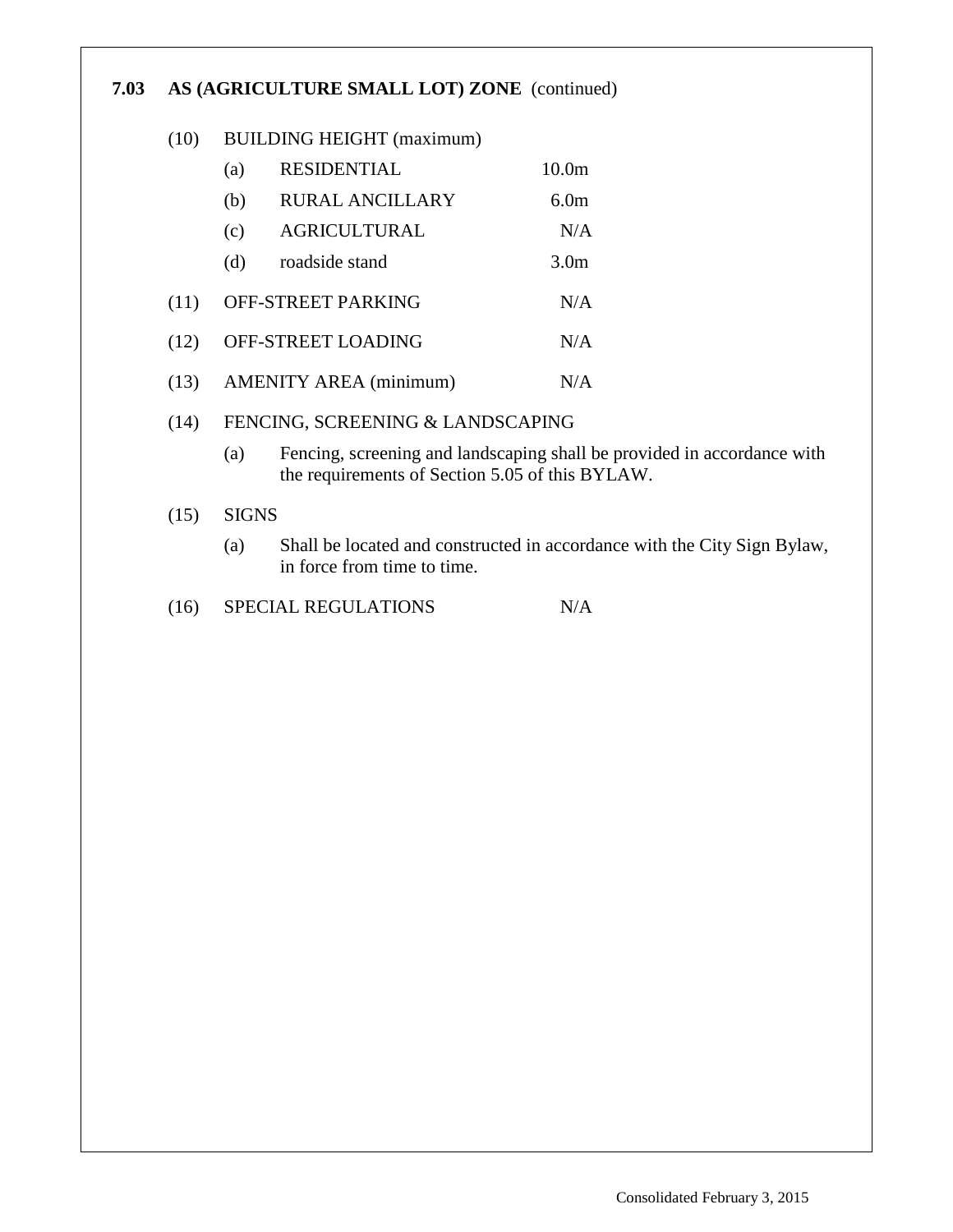# **7.04 AR (AGRICULTURE RESIDENTIAL) ZONE**

## (1) DESCRIPTION

The AR (AGRICULTURE RESIDENTIAL) Zone consists of land within the AGRICULTURAL LAND RESERVE which has received prior approval for homesite severance by the LAND RESERVE COMMISSION consistent with the lot size requirement of the zone/or can be created by boundary adjustment to allow for the more efficient use of agricultural land or the better utilization of farm buildings for farm purposes or which, on December 21, 1972, was by separate certificate of title issued under the Land Registry Act, less than .809 ha (2 acres) in area.

# (2) PERMITTED USES

The following uses shall be the only uses permitted in this ZONE unless specifically permitted elsewhere in this BYLAW by GENERAL or SPECIAL REGULATION.

- (a) RESTRICTED AGRICULTURE (subject to Special Regulations)
- (b) INCIDENTAL AGRICULTURAL SALES
- (c) ONE-FAMILY RESIDENTIAL
	- (i) single family detached dwelling
	- (ii) manufactured home
- (d) TEMPORARY ACCESSORY DWELLING (subject to Use Regulations)
	- (i) secondary suite
	- (ii) manufactured home
	- (iii) park model trailer
	- (iv) residential conversion structure
- (e) BOARDING
- (f) RURAL ANCILLARY USE
- (g) ACCESSORY HOME OCCUPATION
- (h) COTTAGE INDUSTRY (subject to Use Regulation)
- (i) *SUPPORTIVE RECOVERY HOME USE (subject to Use Regulations) (AB#3950)*
- (3) LOT SIZE (minimum)
	- $(a)$  1 ha
	- (b) 0.809 ha where such property was zoned AR prior to July 9, 2001
	- (c)  $1500m^2$  where such property was zoned AR prior to July 9, 2001 and is served by a community water system

| (4) | LOT DIMENSIONS (minimum) | <b>WIDTH</b> | <b>DEPTH</b>    |
|-----|--------------------------|--------------|-----------------|
|     | For all USES             | 25m          | 50 <sub>m</sub> |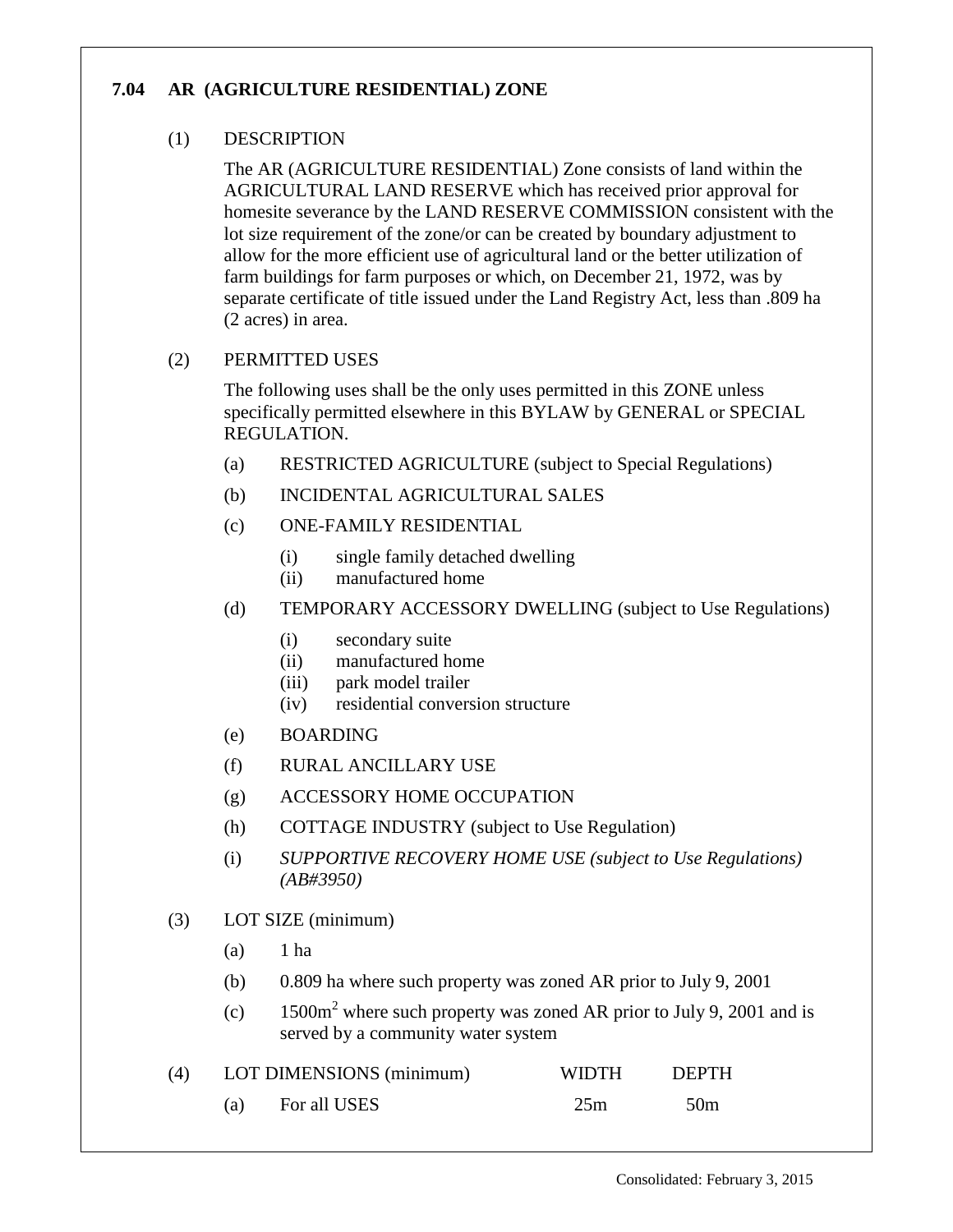| 7.04 | AR (AGRICULTURE RESIDENTIAL) ZONE (continued) |                                                                                                                   |                                                                                            |                                  |  |                   |            |             |             |  |  |  |
|------|-----------------------------------------------|-------------------------------------------------------------------------------------------------------------------|--------------------------------------------------------------------------------------------|----------------------------------|--|-------------------|------------|-------------|-------------|--|--|--|
|      | (5)                                           |                                                                                                                   |                                                                                            | DENSITY (maximum)                |  |                   |            |             |             |  |  |  |
|      |                                               | (a)                                                                                                               | Shall not exceed one structure for ONE FAMILY RESIDENTIAL USE<br><i>per lot.</i> (AB#3897) |                                  |  |                   |            |             |             |  |  |  |
|      | (6)                                           |                                                                                                                   | LOT COVERAGE (maximum)                                                                     |                                  |  |                   |            |             |             |  |  |  |
|      |                                               | (a)                                                                                                               |                                                                                            | <b>RURAL ANCILLARY</b>           |  | 100m <sup>2</sup> |            |             |             |  |  |  |
|      |                                               | (b)                                                                                                               |                                                                                            | Animal enclosures                |  | 100m <sup>2</sup> |            |             |             |  |  |  |
|      | (7)                                           |                                                                                                                   |                                                                                            | FLOOR AREA RATIO (maximum)       |  |                   | N/A        |             |             |  |  |  |
|      | (8)                                           |                                                                                                                   |                                                                                            | SETBACKS (minimum distance to)   |  | <b>FLL</b>        | <b>RLL</b> | <b>ISLL</b> | <b>ESLL</b> |  |  |  |
|      |                                               | (a)                                                                                                               |                                                                                            | <b>RESIDENTIAL</b>               |  | 7.5               | 7.5        | 2.0         | 7.5         |  |  |  |
|      |                                               | (b)                                                                                                               |                                                                                            | RURAL ANCILLARY                  |  | 7.5               | 3.0        | 2.0         | 7.5         |  |  |  |
|      |                                               | (c)                                                                                                               |                                                                                            | animal enclosures                |  |                   |            |             |             |  |  |  |
|      |                                               |                                                                                                                   | (i)                                                                                        | not exceeding 10m in area        |  | 7.5               | 3.0        | 3.0         | 7.5         |  |  |  |
|      |                                               |                                                                                                                   | (ii)                                                                                       | exceeding 10m in area            |  | 7.5               | 7.5        | 7.5         | 7.5         |  |  |  |
|      |                                               | (d)                                                                                                               |                                                                                            | manure storage                   |  | 15.0              | 15.0       | 15.0        | 15.0        |  |  |  |
|      |                                               | (e)                                                                                                               |                                                                                            | other AGRICULTURAL               |  | 7.5               | 7.5        | 3.0         | 7.5         |  |  |  |
|      |                                               | (f)                                                                                                               |                                                                                            | roadside stands                  |  | 3.0               | 7.5        | 3.0         | 3.0         |  |  |  |
|      | (9)                                           |                                                                                                                   | <b>SITING</b>                                                                              |                                  |  |                   |            |             |             |  |  |  |
|      |                                               | The siting of "roadside stands" shall be subject to approval by the City<br>(a)<br><b>Engineering Department.</b> |                                                                                            |                                  |  |                   |            |             |             |  |  |  |
|      |                                               | Dwelling Units and Animal Enclosures shall be separated by a minimum<br>(b)<br>distance of 15m.                   |                                                                                            |                                  |  |                   |            |             |             |  |  |  |
|      | (10)                                          |                                                                                                                   |                                                                                            | <b>BUILDING HEIGHT</b> (maximum) |  |                   |            |             |             |  |  |  |
|      |                                               | (a)                                                                                                               |                                                                                            | <b>RESIDENTIAL</b>               |  | 10.0 <sub>m</sub> |            |             |             |  |  |  |
|      |                                               | (b)                                                                                                               |                                                                                            | <b>RURAL ANCILLARY</b>           |  | 6.0 <sub>m</sub>  |            |             |             |  |  |  |
|      |                                               | (c)                                                                                                               |                                                                                            | <b>AGRICULTURAL</b>              |  | 10.0 <sub>m</sub> |            |             |             |  |  |  |
|      |                                               | (d)                                                                                                               |                                                                                            | roadside stands                  |  | 3.0 <sub>m</sub>  |            |             |             |  |  |  |
|      | (11)                                          |                                                                                                                   |                                                                                            | OFF-STREET PARKING               |  | N/A               |            |             |             |  |  |  |
|      | (12)                                          |                                                                                                                   |                                                                                            | OFF-STREET LOADING               |  | N/A               |            |             |             |  |  |  |

(13) AMENITY AREA (minimum) N/A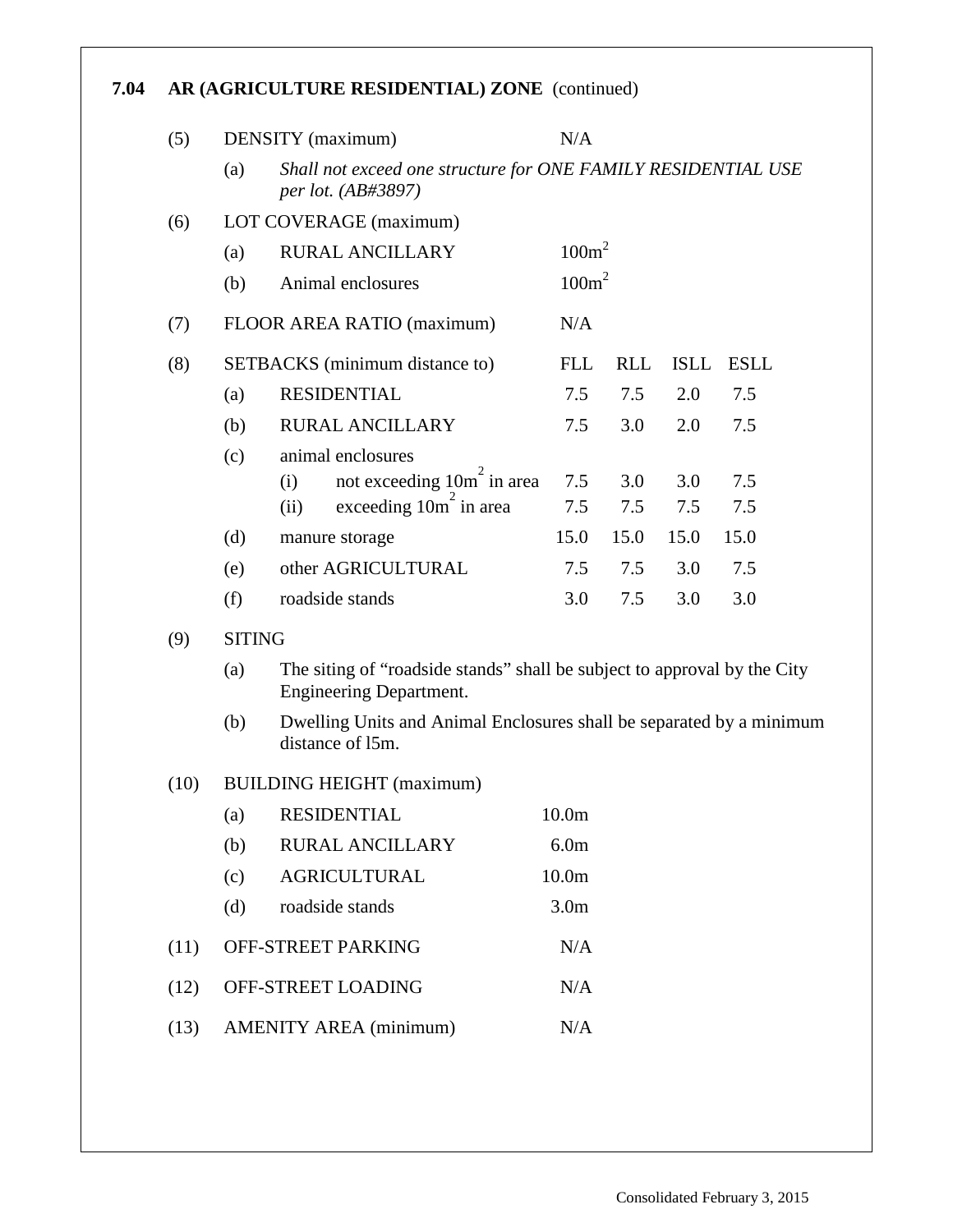# **7.04 AR (AGRICULTURE RESIDENTIAL) ZONE** (continued)

## (14) FENCING, SCREENING & LANDSCAPING

(a) Fencing, screening and landscaping shall be provided in accordance with the requirements of Section 5.05 of this BYLAW.

### (15) SIGNS

(a) Shall be located and constructed in accordance with the City Sign Bylaw, in force from time to time.

### (16) SPECIAL REGULATIONS

(a) RESTRICTED AGRICULTURE - animal enclosures shall not exceed a combined total floor area of 100m<sup>2</sup>.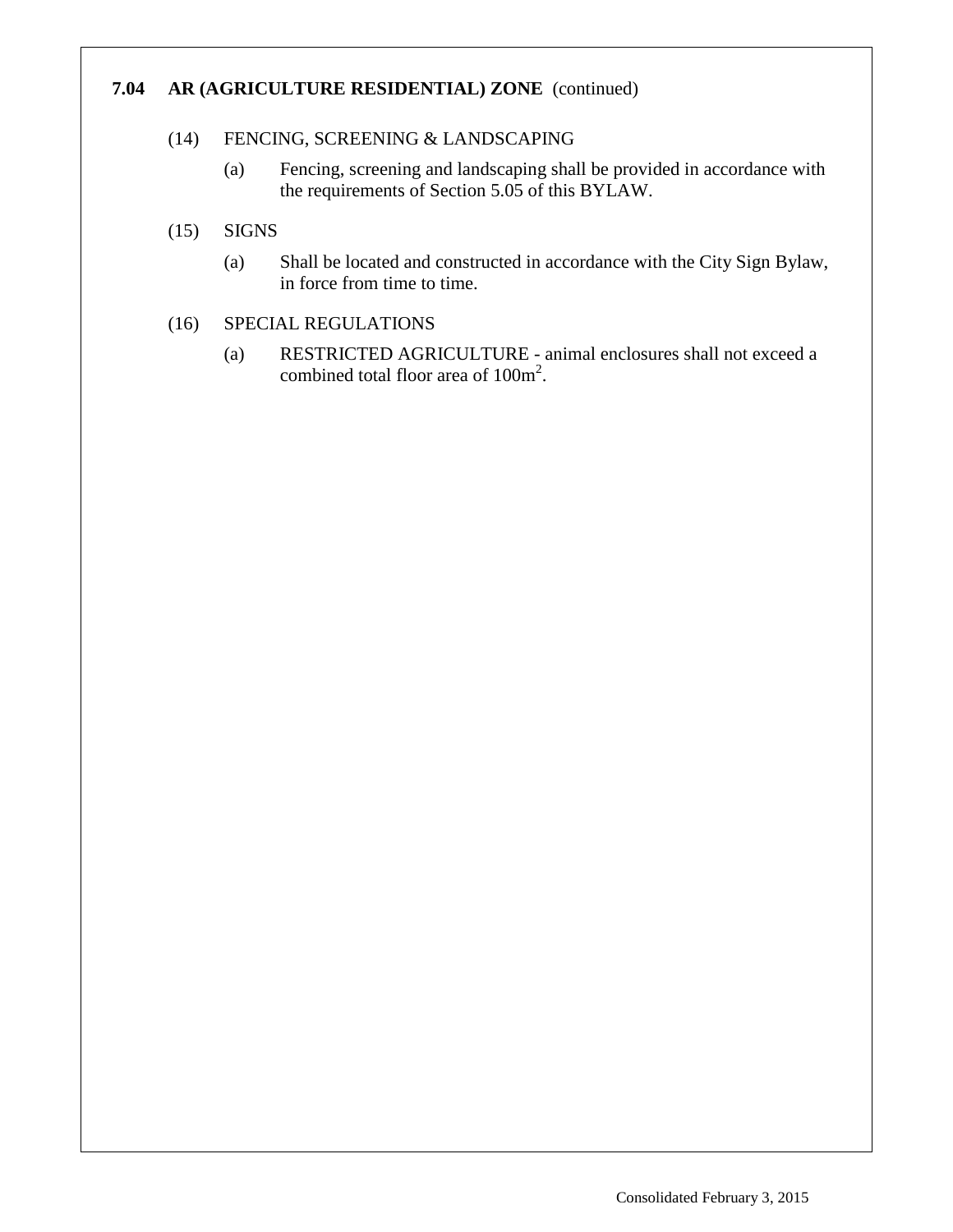# **7.05 AR–A (AGRICULTURE RESIDENTIAL - ACCESSORY) ZONE**

## (1) DESCRIPTION

The AR-A (AGRICULTURE RESIDENTIAL – ACCESSORY) Zone consists of land within the AGRICULTURAL LAND RESERVE which, on December 21, 1972, was by separate certificate of title issued under the Land Registry Act, less than .809 ha (2 acres) in area or which has received prior approval of the LAND RESERVE COMMISSION for construction of an ACCESSORY DWELLING UNIT.

### (2) PERMITTED USES

The following uses shall be the only uses permitted in this ZONE unless specifically permitted elsewhere in this BYLAW by GENERAL or SPECIAL REGULATION.

- (a) RESTRICTED AGRICULTURE (subject to Special Regulations)
- (b) INCIDENTAL AGRICULTURAL SALES
- (c) ONE-FAMILY RESIDENTIAL
	- (i) single family detached dwelling
	- (ii) manufactured home
- (d) ACCESSORY DWELLING (subject to Use Regulations)
	- (i) secondary suite
	- (ii) manufactured home
	- (iii) residential conversion structure
- (e) BOARDING
- (f) RURAL ANCILLARY USE
- (g) ACCESSORY HOME OCCUPATION
- (h) COTTAGE INDUSTRY (subject to Use Regulation)
- (i) *SUPPORTIVE RECOVERY HOME USE (subject to Use Regulations) (AB#3950)*
- (3) LOT SIZE (minimum)
	- $(a)$  1 ha
	- (b) 0.809 ha where such property was zoned AR prior to July 9, 2001
	- (c)  $1500m^2$  where such property was zoned AR prior to July 9, 2001 and is served by a community water system
	- (d) the maximum lot size to which this zone can apply shall be .809 ha

| (4) | LOT DIMENSIONS (minimum) | <b>WIDTH</b> | <b>DEPTH</b>    |
|-----|--------------------------|--------------|-----------------|
|     | For all USES             | 25m          | 50 <sub>m</sub> |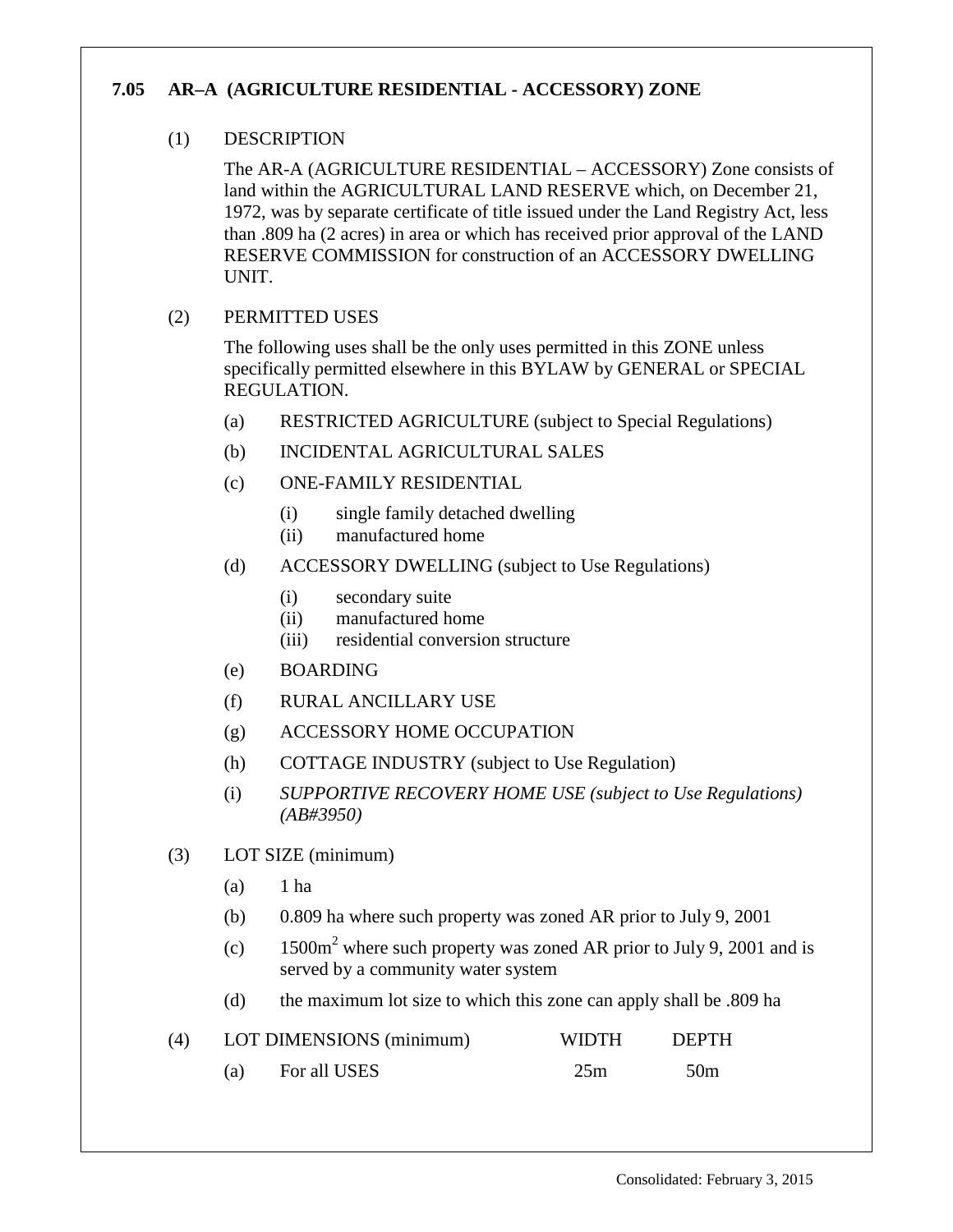| 7.05 |      |                                                                                                                   |                            | AR-A (AGRICULTURE RESIDENTIAL - ACCESSORY) ZONE (continued) |                   |                   |             |      |  |  |  |
|------|------|-------------------------------------------------------------------------------------------------------------------|----------------------------|-------------------------------------------------------------|-------------------|-------------------|-------------|------|--|--|--|
|      | (5)  |                                                                                                                   |                            | DENSITY (maximum)                                           | N/A               |                   |             |      |  |  |  |
|      |      | Shall not exceed one structure for ONE FAMILY RESIDENTIAL USE<br>(a)<br>per lot (AB#3897)                         |                            |                                                             |                   |                   |             |      |  |  |  |
|      | (6)  |                                                                                                                   |                            | LOT COVERAGE (maximum)                                      |                   |                   |             |      |  |  |  |
|      |      | (a)                                                                                                               |                            | <b>RURAL ANCILLARY</b>                                      |                   | 100m <sup>2</sup> |             |      |  |  |  |
|      |      | (b)                                                                                                               |                            | Animal enclosures                                           |                   | 100m <sup>2</sup> |             |      |  |  |  |
|      | (7)  |                                                                                                                   | FLOOR AREA RATIO (maximum) |                                                             |                   |                   |             |      |  |  |  |
| (8)  |      | SETBACKS (minimum distance to)                                                                                    |                            |                                                             |                   | <b>RLL</b>        | <b>ISLL</b> | ESLL |  |  |  |
|      |      | (a)                                                                                                               |                            | <b>RESIDENTIAL</b>                                          | 7.5               | 7.5               | 2.0         | 7.5  |  |  |  |
|      |      | (b)                                                                                                               |                            | <b>RURAL ANCILLARY</b>                                      | 7.5               | 3.0               | 2.0         | 7.5  |  |  |  |
|      |      | (c)                                                                                                               |                            | animal enclosures                                           |                   |                   |             |      |  |  |  |
|      |      |                                                                                                                   | (i)                        | not exceeding 10m in area                                   | 7.5               | 3.0               | 3.0         | 7.5  |  |  |  |
|      |      |                                                                                                                   | (ii)                       | exceeding 10m <sup><math>\tilde{ }</math></sup> in area     | 7.5               | 7.5               | 7.5         | 7.5  |  |  |  |
|      |      | (d)                                                                                                               |                            | manure storage                                              | 15.0              | 15.0              | 15.0        | 15.0 |  |  |  |
|      |      | (e)                                                                                                               |                            | other AGRICULTURAL                                          | 7.5               | 7.5               | 3.0         | 7.5  |  |  |  |
|      |      | (f)                                                                                                               |                            | roadside stands                                             | 3.0               | 7.5               | 3.0         | 3.0  |  |  |  |
|      | (9)  | <b>SITING</b>                                                                                                     |                            |                                                             |                   |                   |             |      |  |  |  |
|      |      | The siting of "roadside stands" shall be subject to approval by the City<br>(a)<br><b>Engineering Department.</b> |                            |                                                             |                   |                   |             |      |  |  |  |
|      |      | Dwelling Units and Animal Enclosures shall be separated by a minimum<br>(b)<br>distance of 15m.                   |                            |                                                             |                   |                   |             |      |  |  |  |
|      | (10) |                                                                                                                   |                            | <b>BUILDING HEIGHT</b> (maximum)                            |                   |                   |             |      |  |  |  |
|      |      | (a)                                                                                                               |                            | <b>RESIDENTIAL</b>                                          | 10.0 <sub>m</sub> |                   |             |      |  |  |  |
|      |      | (b)                                                                                                               |                            | <b>RURAL ANCILLARY</b>                                      | 6.0 <sub>m</sub>  |                   |             |      |  |  |  |
|      |      | (c)                                                                                                               |                            | <b>AGRICULTURAL</b>                                         | 10.0 <sub>m</sub> |                   |             |      |  |  |  |
|      |      | (d)                                                                                                               |                            | roadside stands                                             | 3.0 <sub>m</sub>  |                   |             |      |  |  |  |
|      | (11) |                                                                                                                   |                            | OFF-STREET PARKING                                          | N/A               |                   |             |      |  |  |  |
|      | (12) |                                                                                                                   |                            | OFF-STREET LOADING                                          | N/A               |                   |             |      |  |  |  |

(13) AMENITY AREA (minimum) N/A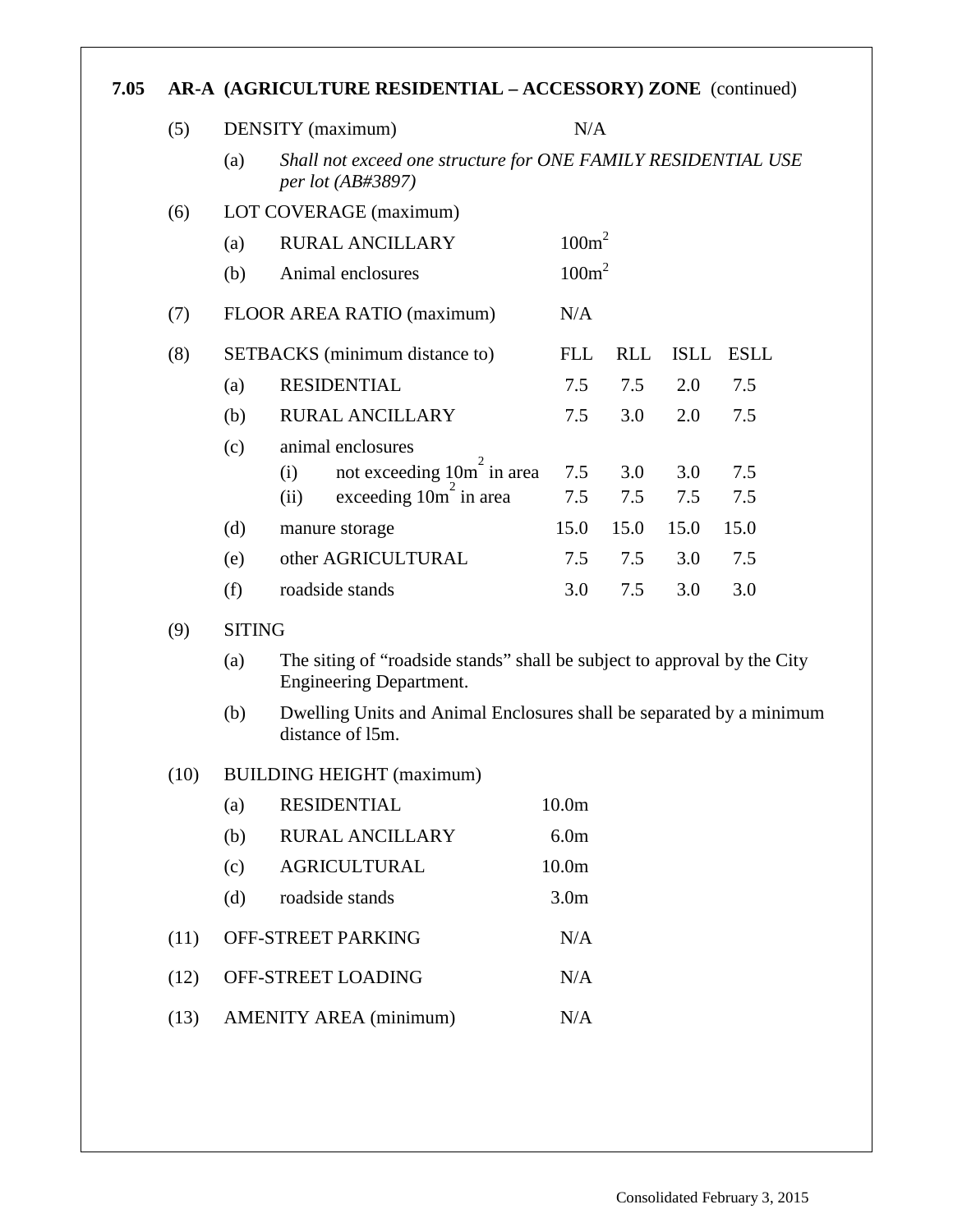# **7.05 AR-A (AGRICULTURE RESIDENTIAL – ACCESSORY) ZONE** (continued)

# (14) FENCING, SCREENING & LANDSCAPING

(a) Fencing, screening and landscaping shall be provided in accordance with the requirements of Section 5.05 of this BYLAW.

### (15) SIGNS

(a) Shall be located and constructed in accordance with the City Sign Bylaw, in force from time to time.

### (16) SPECIAL REGULATIONS

(a) RESTRICTED AGRICULTURE - animal enclosures shall not exceed a combined total floor area of 100m<sup>2</sup>.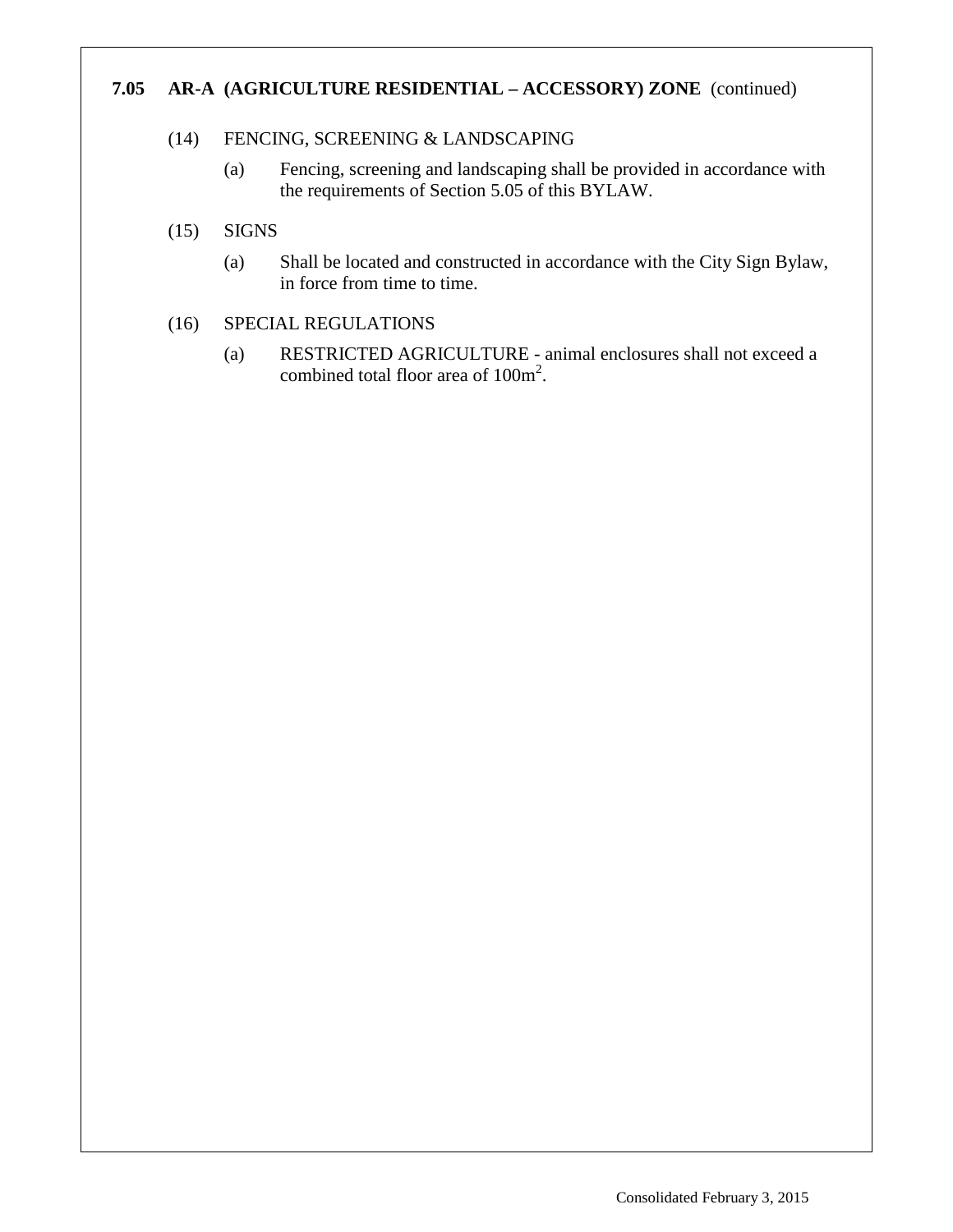# **7.06 AC (AGRICULTURE COMMERICAL) ZONE**

## (1) DESCRIPTION

The AC (AGRICULTURE COMMERCIAL) ZONE consists of land which owing to its location within or adjacent to agricultural areas is suitable for the manufacturing, processing or sale of agriculture or related products.

### (2) PERMITTED USES

The following USES shall be the only USES permitted in this ZONE unless specifically permitted elsewhere in this BYLAW by GENERAL or SPECIAL REGULATION.

- (a) GENERAL AGRICULTURE
- (b) CONDITIONAL AGRICULTURE (subject to Use Regulation)
- (c) AGRICULTURAL SALES
- (d) COMMERCIAL AGRICULTURE
- (e) ONE-FAMILY RESIDENTIAL
	- (i) single family detached dwelling
	- (ii) manufactured home
- (f) ACCESSORY DWELLING UNIT (subject to Use Regulations)
	- (i) single family detached dwelling
	- (ii) manufactured home
- (g) TEMPORARY ACCESSORY DWELLING (subject to Use Regulations)
	- (i) secondary suite
	- (ii) manufactured home
	- (iii) park model trailer
	- (iv) residential conversion structure
- (h) BOARDING
- (i) RURAL ANCILLARY USES
- (j) ACCESSORY HOME OCCUPATION
- (k) COTTAGE INDUSTRY (subject to Use Regulation)
- (l) *SUPPORTIVE RECOVERY HOME USE (subject to Use Regulations) (AB#3950)*
- (3) LOT SIZE
	- (a) 2ha when land is excluded from the ALR: approved for subdivision within the ALR or exempted from the Land Reserve Commission Act.
	- (b) .809 ha where created by "boundary adjustment" between 2 or more adjacent parcels to allow for the more efficient use of agricultural land or better utilization of farm buildings.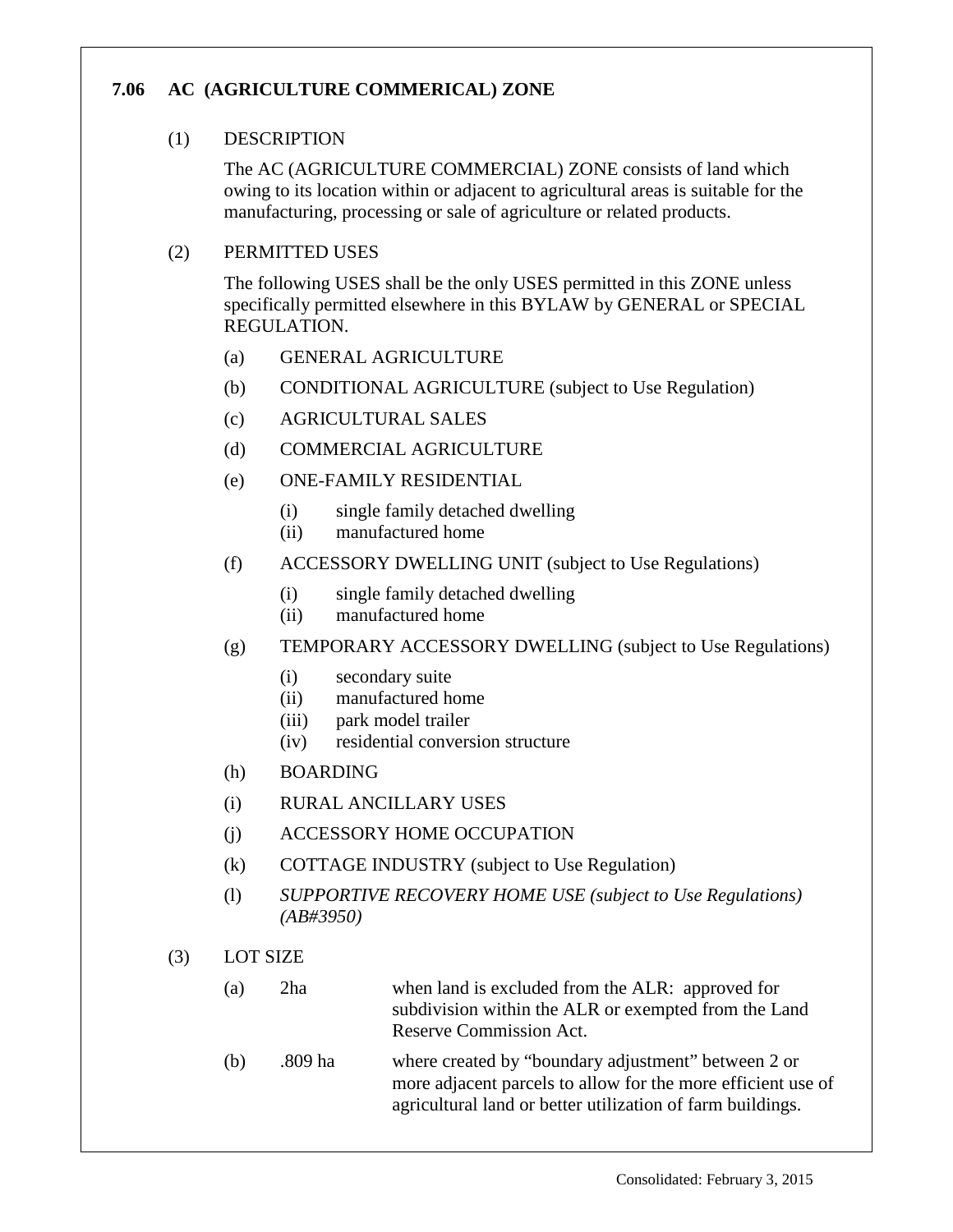| 7.06 | AC (AGRICULTURE COMMERCIAL) ZONE (continued)                                                    |               |                                                                                                                                                                          |                          |                                                                                                            |                                                               |            |                 |              |  |  |
|------|-------------------------------------------------------------------------------------------------|---------------|--------------------------------------------------------------------------------------------------------------------------------------------------------------------------|--------------------------|------------------------------------------------------------------------------------------------------------|---------------------------------------------------------------|------------|-----------------|--------------|--|--|
|      |                                                                                                 | (c)           | 2000m <sup>2</sup><br>Notwithstanding (a) or (b) above, where created by<br>"boundary adjustment" or "homesite severance" if<br>approved by the Land Reserve Commission. |                          |                                                                                                            |                                                               |            |                 |              |  |  |
|      | (4)                                                                                             |               |                                                                                                                                                                          |                          | LOT DIMENSIONS (minimum)                                                                                   | <b>WIDTH</b>                                                  |            |                 | <b>DEPTH</b> |  |  |
|      |                                                                                                 | (a)           |                                                                                                                                                                          | For all USES             | 50 <sub>m</sub>                                                                                            |                                                               |            | 50 <sub>m</sub> |              |  |  |
|      | (5)                                                                                             |               | DENSITY (maximum)                                                                                                                                                        |                          |                                                                                                            | N/A                                                           |            |                 |              |  |  |
|      |                                                                                                 | (a)           |                                                                                                                                                                          | <i>per lot (AB#3897)</i> |                                                                                                            | Shall not exceed one structure for ONE FAMILY RESIDENTIAL USE |            |                 |              |  |  |
|      | (6)                                                                                             |               |                                                                                                                                                                          |                          | LOT COVERAGE (maximum)                                                                                     |                                                               |            |                 |              |  |  |
|      |                                                                                                 | (a)           | <b>RURAL ANCILLARY</b>                                                                                                                                                   |                          |                                                                                                            | 100m <sup>2</sup>                                             |            |                 |              |  |  |
|      |                                                                                                 | (b)           |                                                                                                                                                                          |                          | total all buildings and structures                                                                         | 20%                                                           |            |                 |              |  |  |
|      | (7)                                                                                             |               |                                                                                                                                                                          |                          | FLOOR AREA RATIO (maximum)                                                                                 | N/A                                                           |            |                 |              |  |  |
| (8)  |                                                                                                 |               |                                                                                                                                                                          |                          | SETBACKS (minimum distance to)                                                                             | <b>FLL</b>                                                    | <b>RLL</b> | <b>ISLL</b>     | <b>ESLL</b>  |  |  |
|      |                                                                                                 | (a)           | <b>RESIDENTIAL</b>                                                                                                                                                       |                          |                                                                                                            |                                                               | 7.5        | 3.0             | 7.5          |  |  |
|      |                                                                                                 | (b)           |                                                                                                                                                                          |                          | <b>RURAL ANCILLARY</b>                                                                                     | 7.5                                                           | 3.0        | 3.0             | 7.5          |  |  |
|      |                                                                                                 | (c)           |                                                                                                                                                                          | animal enclosures        |                                                                                                            |                                                               |            |                 |              |  |  |
|      |                                                                                                 |               | (i)                                                                                                                                                                      |                          | not exceeding $10m^2$ in area                                                                              | 7.5                                                           | 3.0        | 3.0             | 7.5          |  |  |
|      |                                                                                                 |               | (ii)                                                                                                                                                                     |                          | not exceeding 100m <sup>2</sup> in area                                                                    | 7.5                                                           | 7.5        | 7.5             | 7.5          |  |  |
|      |                                                                                                 |               | (iii)                                                                                                                                                                    |                          | exceeding $100m^2$ in area                                                                                 | 15.0                                                          | 15.0       | 15.0            | 15.0         |  |  |
|      |                                                                                                 | (d)           |                                                                                                                                                                          |                          | manure storage facility                                                                                    | 30.0                                                          | 30.0       | 30.0            | 30.0         |  |  |
|      |                                                                                                 | (e)           |                                                                                                                                                                          |                          | other AGRICULTURAL                                                                                         | 7.5                                                           | 7.5        | 3.0             | 7.5          |  |  |
|      |                                                                                                 | (f)           |                                                                                                                                                                          |                          | <b>COMMERCIAL AGRICULTURE</b>                                                                              | 7.5                                                           | 7.5        | 3.0             | 7.5          |  |  |
|      |                                                                                                 | (g)           |                                                                                                                                                                          | roadside stands          |                                                                                                            | 3.0                                                           | 7.5        | 3.0             | 3.0          |  |  |
|      | (9)                                                                                             | <b>SITING</b> |                                                                                                                                                                          |                          |                                                                                                            |                                                               |            |                 |              |  |  |
|      |                                                                                                 | (a)           |                                                                                                                                                                          |                          | The siting of "roadside stands" shall be subject to approval of the City<br><b>Engineering Department;</b> |                                                               |            |                 |              |  |  |
|      | Dwelling Units and Animal Enclosures shall be separated by a minimum<br>(b)<br>distance of 15m. |               |                                                                                                                                                                          |                          |                                                                                                            |                                                               |            |                 |              |  |  |
|      | (10)                                                                                            |               |                                                                                                                                                                          |                          | <b>BUILDING HEIGHT (maximum)</b>                                                                           |                                                               |            |                 |              |  |  |
|      |                                                                                                 | (a)           |                                                                                                                                                                          | <b>AGRICULTURAL</b>      |                                                                                                            | 15.0m                                                         |            |                 |              |  |  |
|      |                                                                                                 | (b)           |                                                                                                                                                                          |                          | RURAL ANCILLARY                                                                                            | 6.0 <sub>m</sub>                                              |            |                 |              |  |  |
|      |                                                                                                 | (c)           |                                                                                                                                                                          | <b>RESIDENTIAL</b>       |                                                                                                            | 10.0 <sub>m</sub>                                             |            |                 |              |  |  |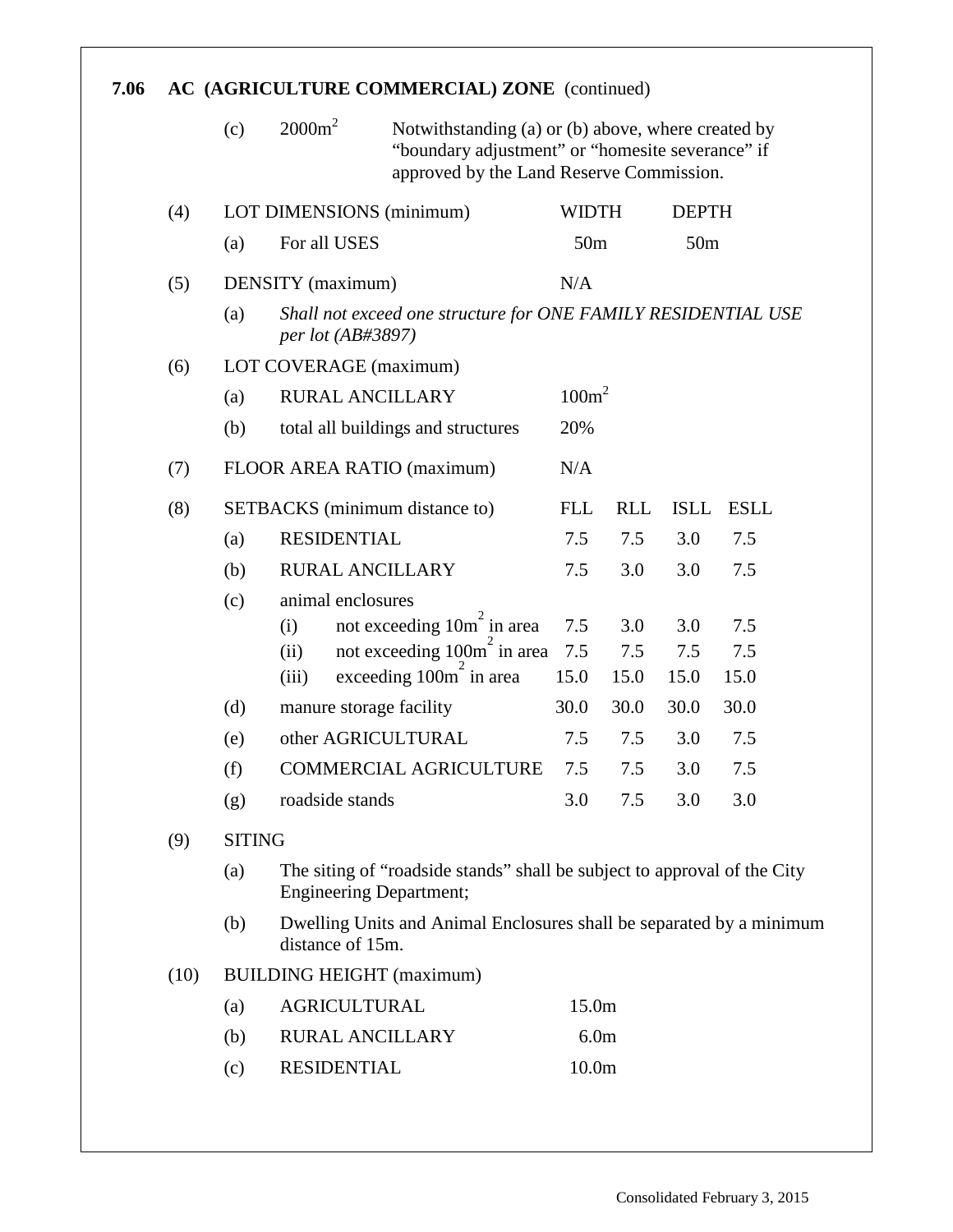#### **7.06 AC (AGRICULTURE COMMERCIAL) ZONE** (continued)

#### (d) COMMERCIAL AGRICULTURE 10.0m

(e) roadside stands 3.0m

# (11) OFF-STREET PARKING

- (a) 2 spaces per dwelling unit
- (b) 1 space per employee not residing on the farm
- (c) 1 space per  $20m^2$  sales floor area
- (12) OFF-STREET LOADING (minimum) N/A
- (13) AMENITY AREA (minimum) N/A

#### (14) FENCING, SCREENING & LANDSCAPING

(a) Fencing, screening and landscaping shall be provided in accordance with the requirements of Section 5.05 of this BYLAW.

### (15) SIGNS

- (a) Shall be located and constructed in accordance with the City Sign Bylaw, in force from time to time.
- (16) SPECIAL REGULATIONS N/A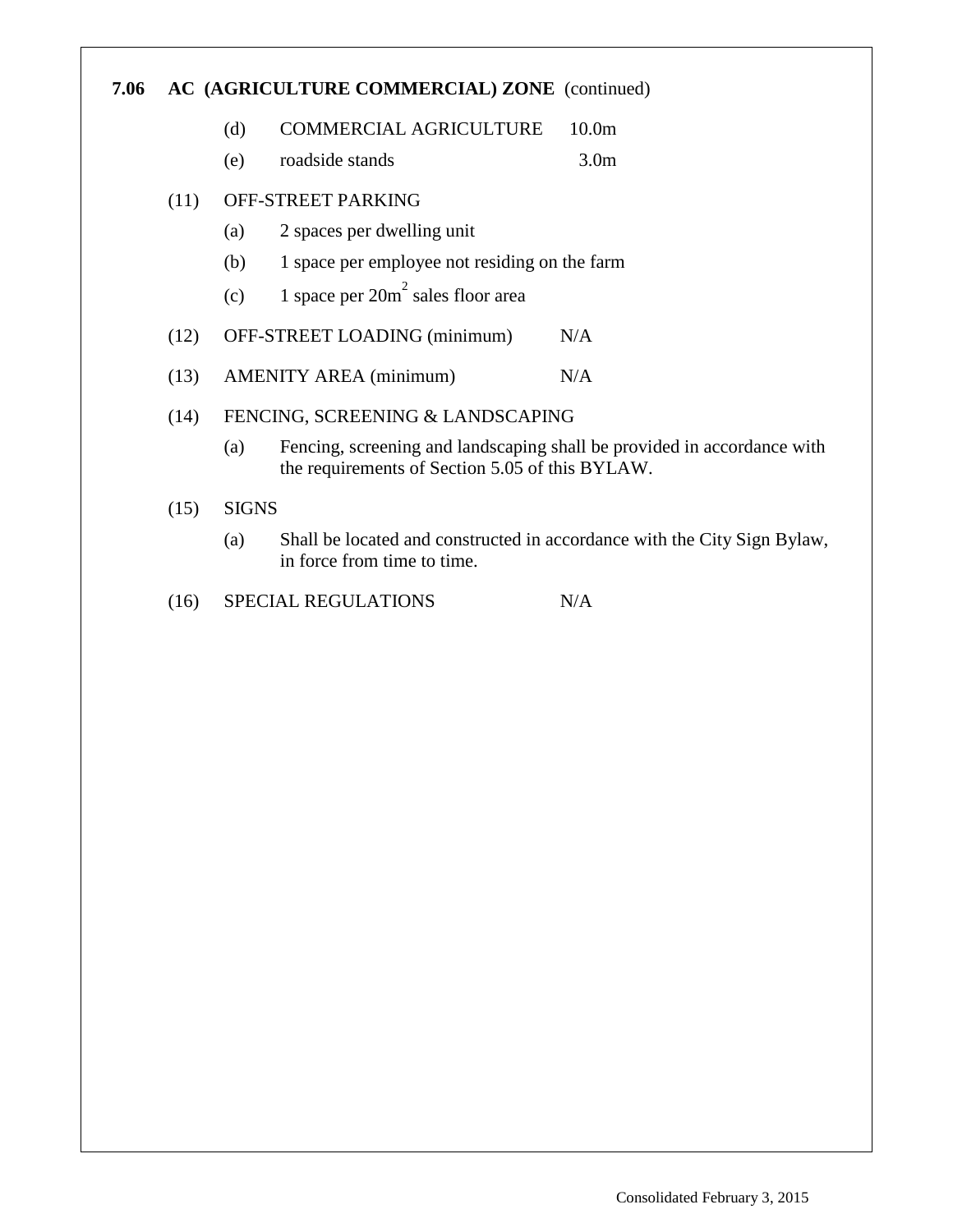# **7.07 AFP (AGRICULTURAL FOOD PROCESSING) ZONE**

## (1) DESCRIPTION

The AFP (AGRICULTURAL FOOD PROCESSING) ZONE consists of land within the Agricultural Land Reserve which, owing to its location relative to major transportation corridors, is suitable for the processing, storage and distribution of agricultural and food products.

# (2) PERMITTED USES

The following USES shall be the only USES permitted in this ZONE unless specifically permitted elsewhere in this BYLAW by GENERAL or SPECIAL REGULATION.

- (a) GENERAL AGRICULTURE
- (b) FOOD PROCESSING
- (c) WAREHOUSING (Subject to Special Regulation)
- (d) ACCESSORY DWELLING UNIT (Subject to Use Regulation and Siting)
- (e) ACCESSORY OFFICE AND SALES *(AB#3491)*
- (f) *ACCESSORY HOME OCCUPATION (AB#4015)*

# (3) LOT SIZE (minimum)

(a)  $0.4$  ha  $(AB \#3491)$ 

| (4) | LOT DIMENSIONS (minimum)              |                                                         | WIDTH           |            | <b>DEPTH</b>    |                   |            |
|-----|---------------------------------------|---------------------------------------------------------|-----------------|------------|-----------------|-------------------|------------|
|     | (a)                                   | For all USES                                            | 40 <sub>m</sub> |            | 40 <sub>m</sub> |                   | (AB #3491) |
| (5) |                                       | DENSITY (maximum)                                       | N/A             |            |                 |                   |            |
| (6) | LOT COVERAGE (maximum)                |                                                         |                 |            |                 |                   |            |
|     | (a)                                   | total all buildings and structures                      | 50%             |            |                 |                   |            |
| (7) |                                       | FLOOR AREA RATIO (maximum)                              | N/A             |            |                 |                   |            |
| (8) | <b>SETBACKS</b> (minimum distance to) |                                                         | FLL.            | <b>RLL</b> |                 | <b>ISLL ESLL</b>  |            |
|     | (a)                                   | animal enclosures                                       | 15.0            | 15.0       | 15.0            | 15.0              |            |
|     | (b)                                   | manure storage facility                                 | 30.0            | 30.0       | 30.0            | 30.0              |            |
|     | (c)                                   | other AGRICULTURAL                                      | 7.5             | 7.5        | 3.0             | 7.5               |            |
|     | (d)                                   | All Other Buildings<br>*(Subject to Special Regulation) | 6.0             | 6.0        | $6.0*$          | 6.0<br>(AB #3491) |            |

#### (9) SITING

(a) An Accessory Dwelling Unit shall be within the same building as the principal use and shall be limited one per lot.